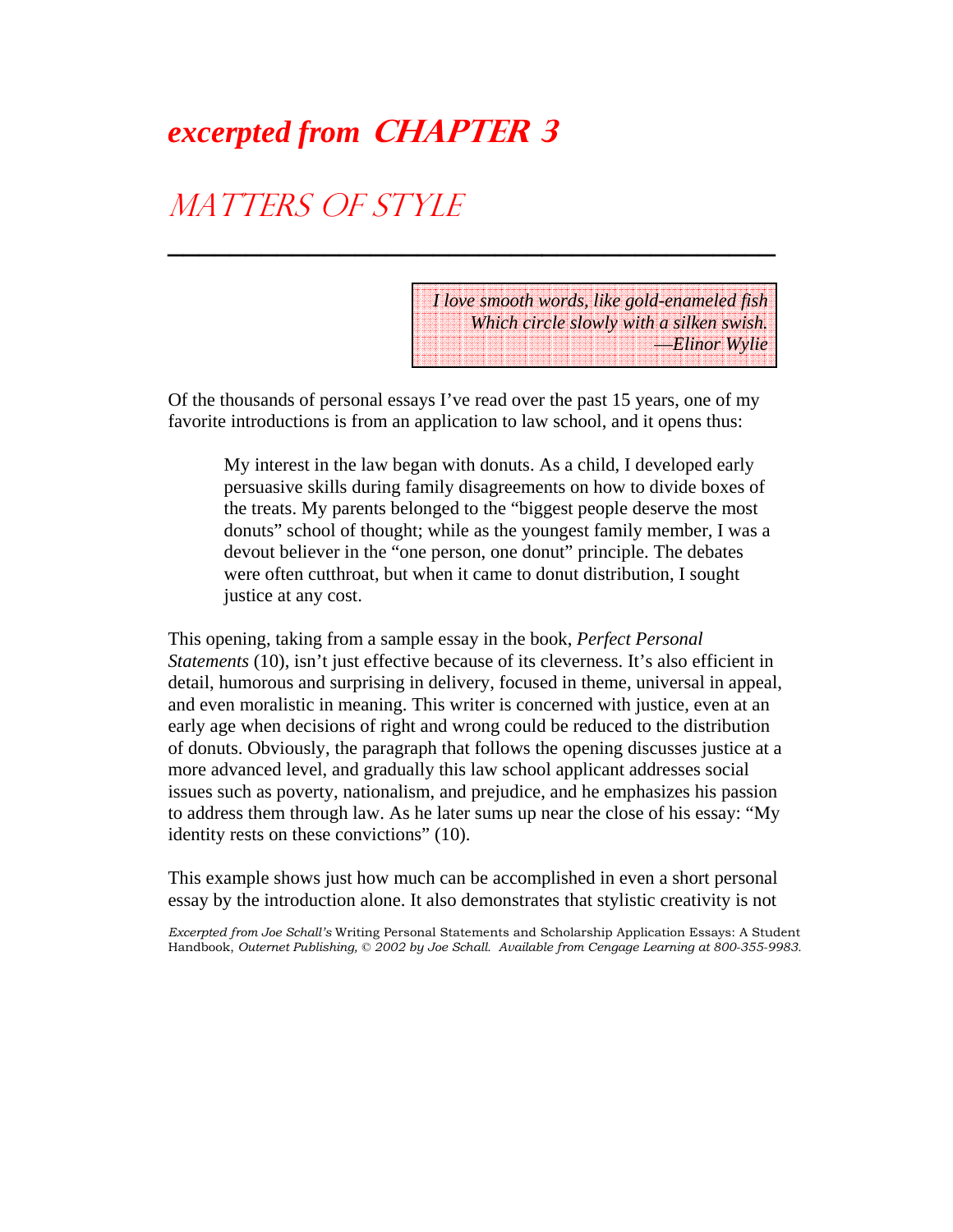always about flashy word choice or complex sentencing—sometimes the best style is the most artfully simplistic, the most pithy. Whatever else readers think of the content of a personal essay, if they can take delight in the style, they are more likely to assess the writer as worthy of being read and re-read, and thus more likely to plop the application into the acceptance pile.

This chapter is about helping you write stylish personal essays, with an understanding that style is revealed through everything from mechanical correctness to efficiency of presentation to nuances of tone. Put simply, to write with style is to invite and earn your reader's respect.

> *Art thou a pen, whose task shall be To drown in ink, what writers think? Oh, wisely write, that pages white Be not the worse for ink and thee!* —*Ethel Lynn Beers*

### **Common Stylistic Concerns**

Like the resume, the personal statement has evolved to the point where there are both built-in and commonly used stylistic devices as well as room for individuality and creativity. And as with the resume, there are appropriate ways to word certain material and there are certain risks not worth taking. The very language you use and the rhetorical approach you take can be guided by the informed practices of others.

#### **Using Formalities and Generic Phrases**

Many writers feel the need to use excessive formalities and niceties within personal statements, partly because they've seen others do so and partly because they worry that the weight of the occasion calls for refined or austere language. Thus, we find statements such as the following in personal essays, often in the opening or closing:

It is with great pride and deep respect that I hereby do apply for the honor of the Rhodes Scholarship. Herewith you will find my complete application materials. I sincerely hope that the graduate committee of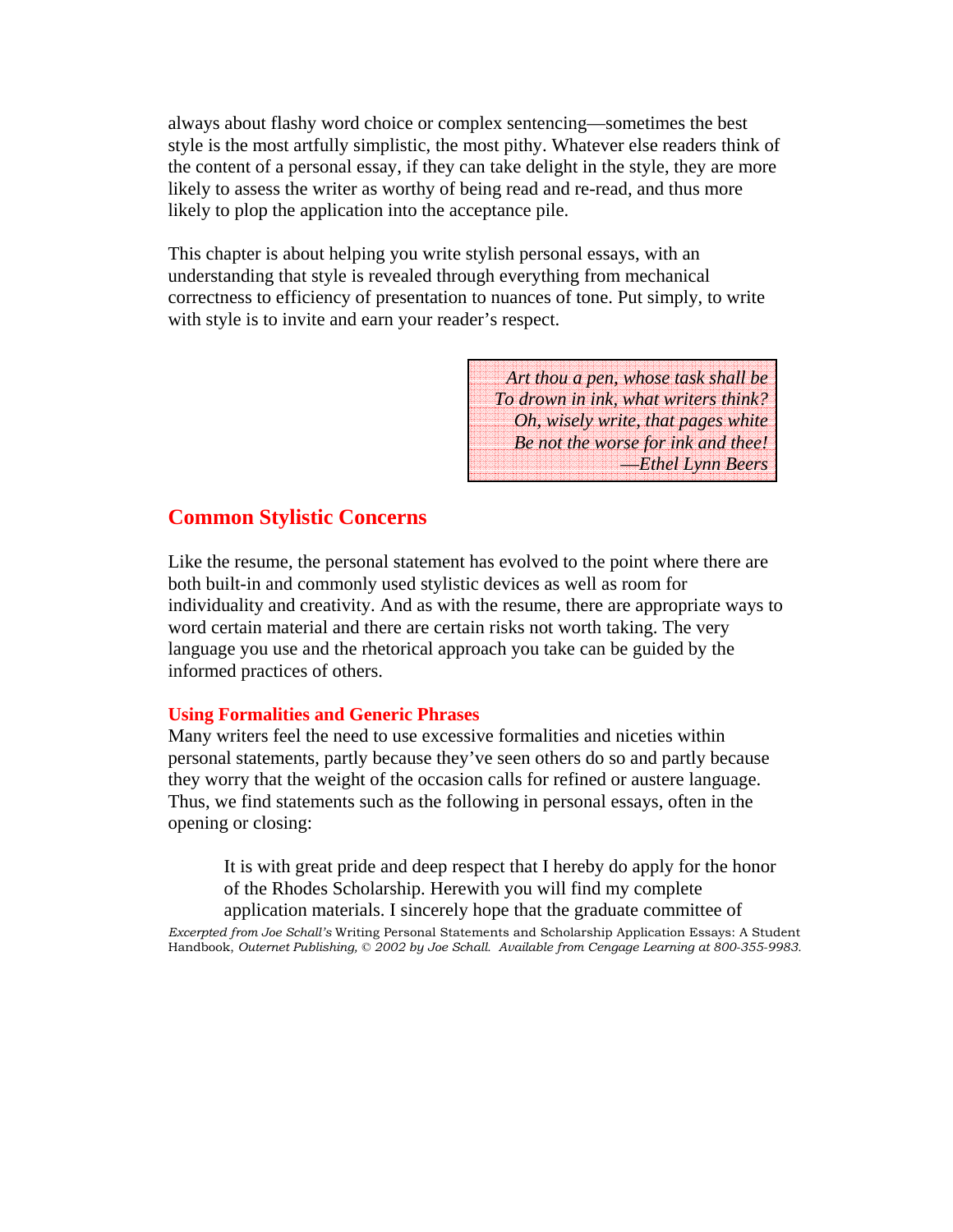Mythic University deems my application worthy of full consideration so that I may contribute to a program already deserving of its national reputation.

The problem with these examples should be painfully obvious. In the first case, the committee already knows what applicants are seeking so the generic sentences become useless; in the second case, an elliptical construct, the writer unintentionally insults readers, as though they might not give every application equal consideration or as if they are unaware of their program's own reputation.

Avoid such mannerly drivel. Instead, assume a respectful, individual tone throughout your writing, and trust that you will be treated both respectfully and individually. When tempted towards formalities, take a cue from some of the writers showcased in Chapter 5, whose formal comments on their fit for their respective scholarships are both meaningful and self-reflective, as follows:

I look forward to the challenges that this project presents as well as the opportunities for further maturation as a practicing scientist.

Ensconcing myself in British culture, intellectual environment, and vigorous research at Oxford is the chance of a lifetime. I hope to be able to seize it.

#### **Effective Jargon and Informality**

In general, jargon is underrated. Jargon—the specialized language of a discipline—is so often overused or used poorly that it gets a bad rap. However, to use jargon economically and effectively is to show that you are an "insider," comfortable with the vocabulary and discourse of your field of study. To create written context where jargon is the natural choice also promotes an efficiency of understanding and a direct connection with the reader. For instance, in the sample essay from biological science in Chapter 4 (pages 101-107), note the economy of using the term "invasives" instead of "pest species that invade an area." In a later essay from a military pilot in the same chapter (pages 108-109), note how terms such as "biplanes" and acronyms such as NGA and GIS almost suggest that the writer is having an informed, relaxed conversation within a specialized community—thus there is no need to define simple specialized terms that the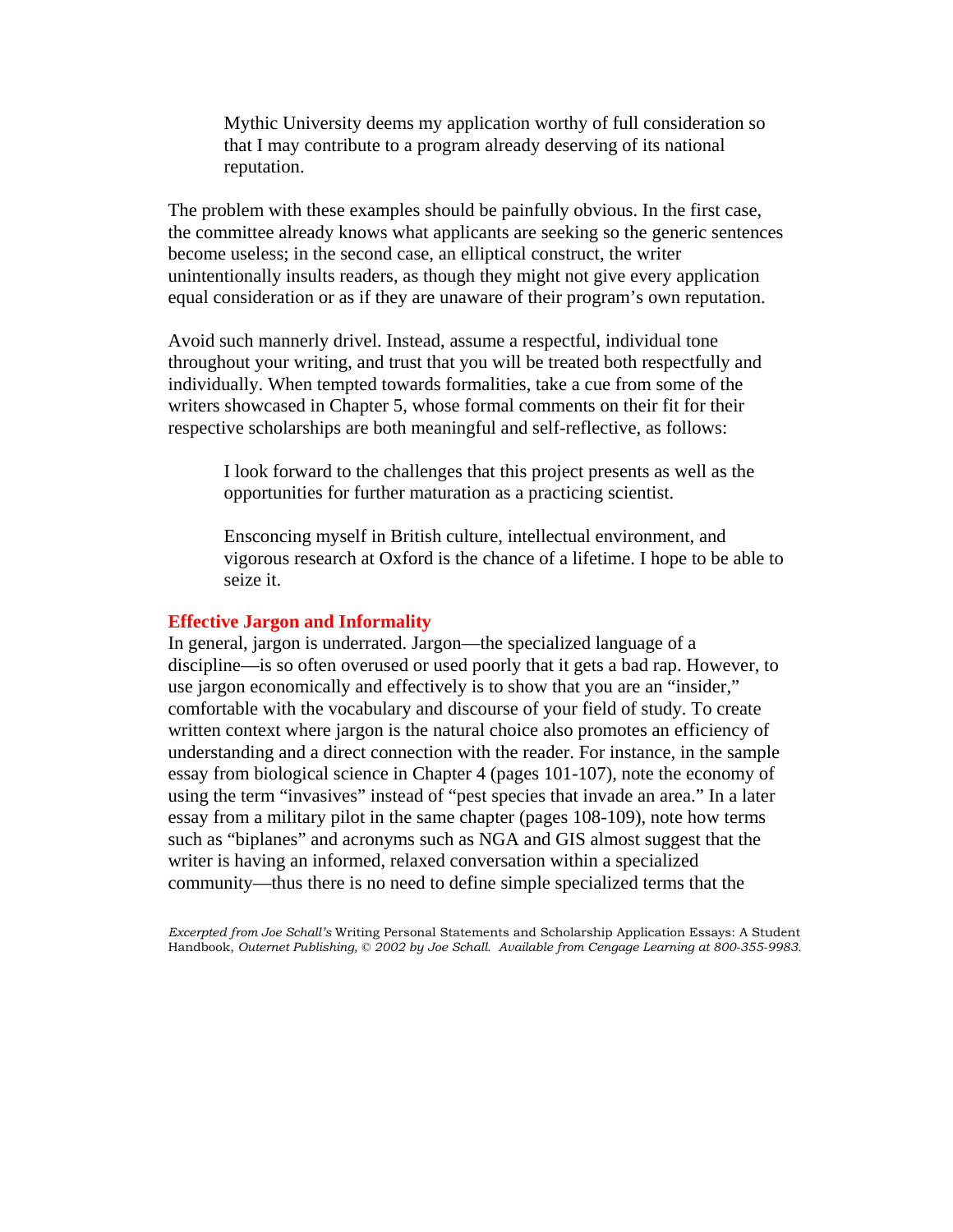audience can readily understand. These writers use jargon to save their readers time and to communicate directly and professionally.

 At the same time, it's possible to converse informally in order to 1) facilitate clear narrative, 2) to involve yourself as a character in the action, or 3) to provide contrast to the denser surrounding material. In the essay just cited written by a military pilot, the writer refers to "challenges [he] faced as an undergrad," notes that he "can do little to affect Congressional funding," and wryly comments, "I don't expect the military to begin training squadrons of GIS wizards." Here, the writer shows the courage to be plain speaking and informal, sending the message that he can comfortably shoot from the hip.

Of course, both jargon and informalities can be overused and be inappropriate for your target audience, and if readers feel that jargon is used only to impress or that informalities turn too colloquial, they will only be annoyed by your style. But manage both jargon and informalities sparingly and with purpose and your audience will barely notice—they'll be too busy reading comfortably.

#### **Using Narrative and Anecdotes**

Compact stories and nifty narratives, especially in the opening of a personal statement, can communicate efficiently and creatively with your readers, while

When I received my first microscope set at the age of eight, I couldn't wait to swab the inside of my cheek and smear my cells on a slide.

potentially providing welcome relief during the reading of hundreds of application essays that strongly resemble each other. Some stories put us right in the moment alongside the writer:

"When I received my first microscope set at the age of eight, I couldn't wait to swab the inside of my cheek and smear my cells on a slide." Others invite us directly into the writer's mind: "I remember thinking about the long, cold nights that Edwin Hubble spent staring into the telescope at the Mt. Wilson Observatory." Still others surprise us and create a bit of suspense: "Some protestors around me carried large flashlights; I clutched a bullhorn."

These examples, all imbedded within personal essays written by students, represent how writers used narrative snippets to engage and inform the reader. Note how these examples do more than just narrate—they also underscore the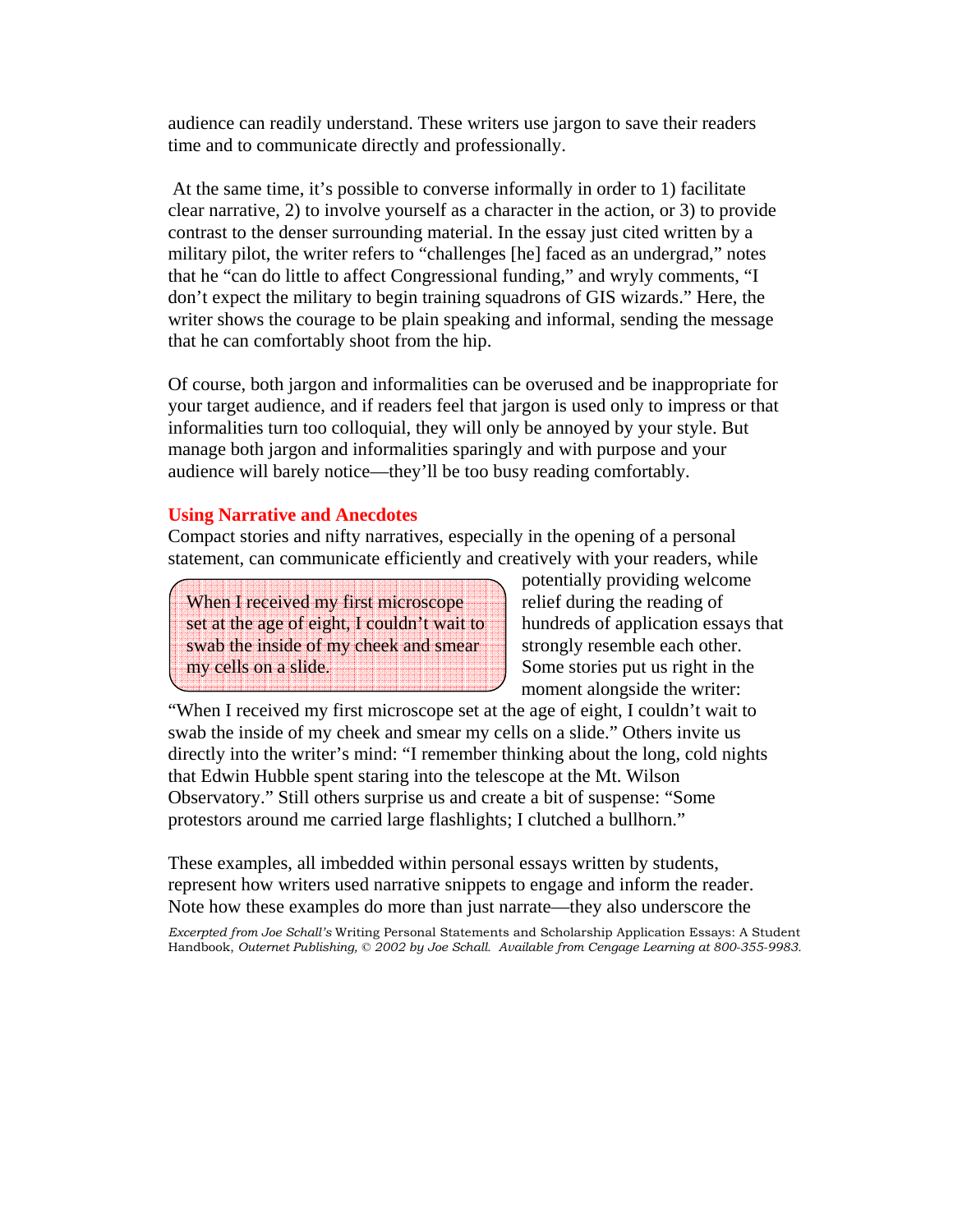writer's passion for a field of study or a commitment to a cause. When you use small tales to capture our attention, be sure they are both relevant and revealing, so that we're impressed not just with your ability to tell a quick story, but also your desire to tell a meaningful one.

#### **Avoiding Cuteness and Gimmicks**

Especially when using narrative or setting your sights on originality, it can be easy to lapse into a mode that is merely trite and cute. Such a lapse is critiqued by the Dean of Admissions at the UCLA School of Law as follows:

Humor is fine; it's a welcome break, as long as it is actually humorous. I hate seeing essays that begin with something like: "In the matter before the court of UCLA, regarding the admission of . . ." Everyone who uses this approach thinks it's unique, but it's not (10).

Other misguided gimmicks that a surprising number of writers attempt when writing personal essays:

- Listing the impressive icons—probably long since dead—who have graduated from your school, blatantly placing yourself amongst their ranks. This may be good PR for your institution, but it's bad PR for you.
- Sprinkling your essay with 50-cent vocabulary, obviously aided by a thesaurus. Choose the best word for the circumstances, not the fanciest.
- Bleeding your heart all over the page, as though your compassion or sensibilities or literary muscles have simply overtaken the writing process. I've seen students write about "dripping in agony" over an exam, or "languishing with deep-infested guilt" while watching a hungry child eat a meal.
- Referring to yourself throughout the essay in the third person and telling some tragic or heroic tale, then revealing that the essay's humble protagonist is (surprise) indeed you.

There are also gimmicks of form, as discussed in the book *Perfect Personal Statements* (10): medical school applicants submitting essays in the form of a diagnosis; applicants who submit essays in leather binding, on parchment scrolls, or written in calligraphy; business school applicants with essays structured like a corporate prospectus.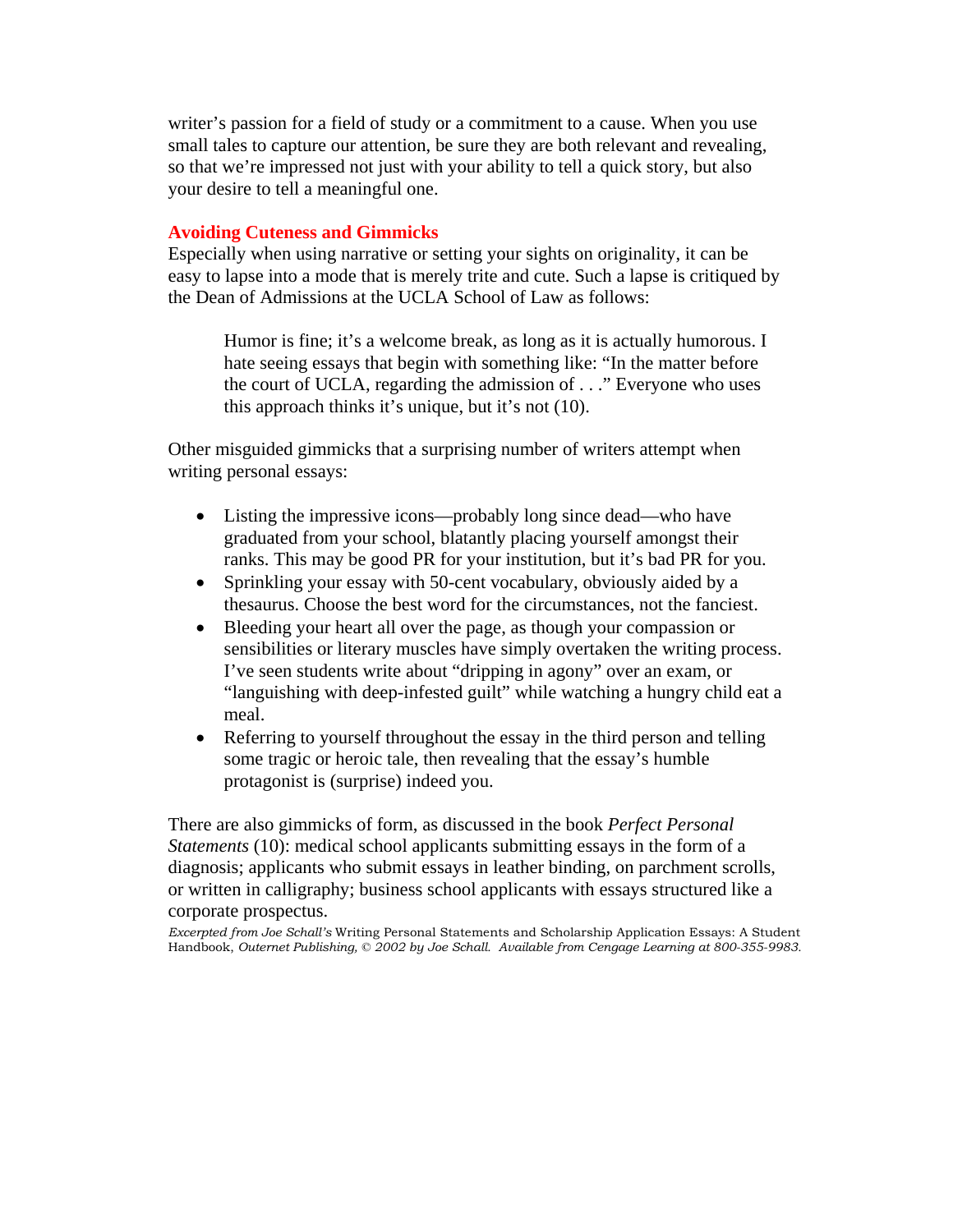Such gimmicks are meant to be cute, obviously, but it is doubtful that a selection committee would find them to be anything but odd. In fact, readers would likely question your suitability for graduate study if you stoop to gimmickry. To put it bluntly but truthfully: children and puppies are cute; grad students are not.

|  | Look with favour upon a bold beginning. |  |  |  |  |  |  |  |  |  |  |  |  |  |  |  |  |  |  |  |  |  |           |  |  |
|--|-----------------------------------------|--|--|--|--|--|--|--|--|--|--|--|--|--|--|--|--|--|--|--|--|--|-----------|--|--|
|  |                                         |  |  |  |  |  |  |  |  |  |  |  |  |  |  |  |  |  |  |  |  |  |           |  |  |
|  |                                         |  |  |  |  |  |  |  |  |  |  |  |  |  |  |  |  |  |  |  |  |  |           |  |  |
|  |                                         |  |  |  |  |  |  |  |  |  |  |  |  |  |  |  |  |  |  |  |  |  | $-Wirgil$ |  |  |
|  |                                         |  |  |  |  |  |  |  |  |  |  |  |  |  |  |  |  |  |  |  |  |  |           |  |  |
|  |                                         |  |  |  |  |  |  |  |  |  |  |  |  |  |  |  |  |  |  |  |  |  |           |  |  |

## **Creative Beginnings and Calculated Risks**

Without question, the most common place for writers to exercise their freedom in personal statements, as well as the most common place where writers feel uncertain about what they've done, is in their beginnings. Even personal statements that are scientific in tone and content might have creative beginnings. Although there's nothing wrong with a straightforward opening simply stating your purpose, especially if you have just one page for your essay, most writers take a bolder tack. Readers of personal statements are used to openings that tell stories or borrow quotations, essays that discuss relevant current events, and even daring writers who risk a bit of well-conceived humor or surprise.

#### **Personal Stories**

The most common creative beginning, a personal story tells a tale by briefly setting a scene, often capturing some formative moment of your past when your interest in your course of study blossomed. Whether setting the scene in a classroom or on a mountaintop, remember that your goal is make readers feel they are there with you, and remember that the setting itself can be a character in your "short story"—influencing both the action and a response to that action.

Here is a perfect example of a lengthy creative beginning that winds its way into a formal thesis statement, excerpted from a Rhodes Scholarship essay in Chapter 5 (pages 174-175):

Soaked in sweat, I sat deep in thought on the small mound of sand and broken rocks in northern Kenya, where 1.7 million years ago a desperately ill Homo erectus woman had died. Her death had entranced me for years.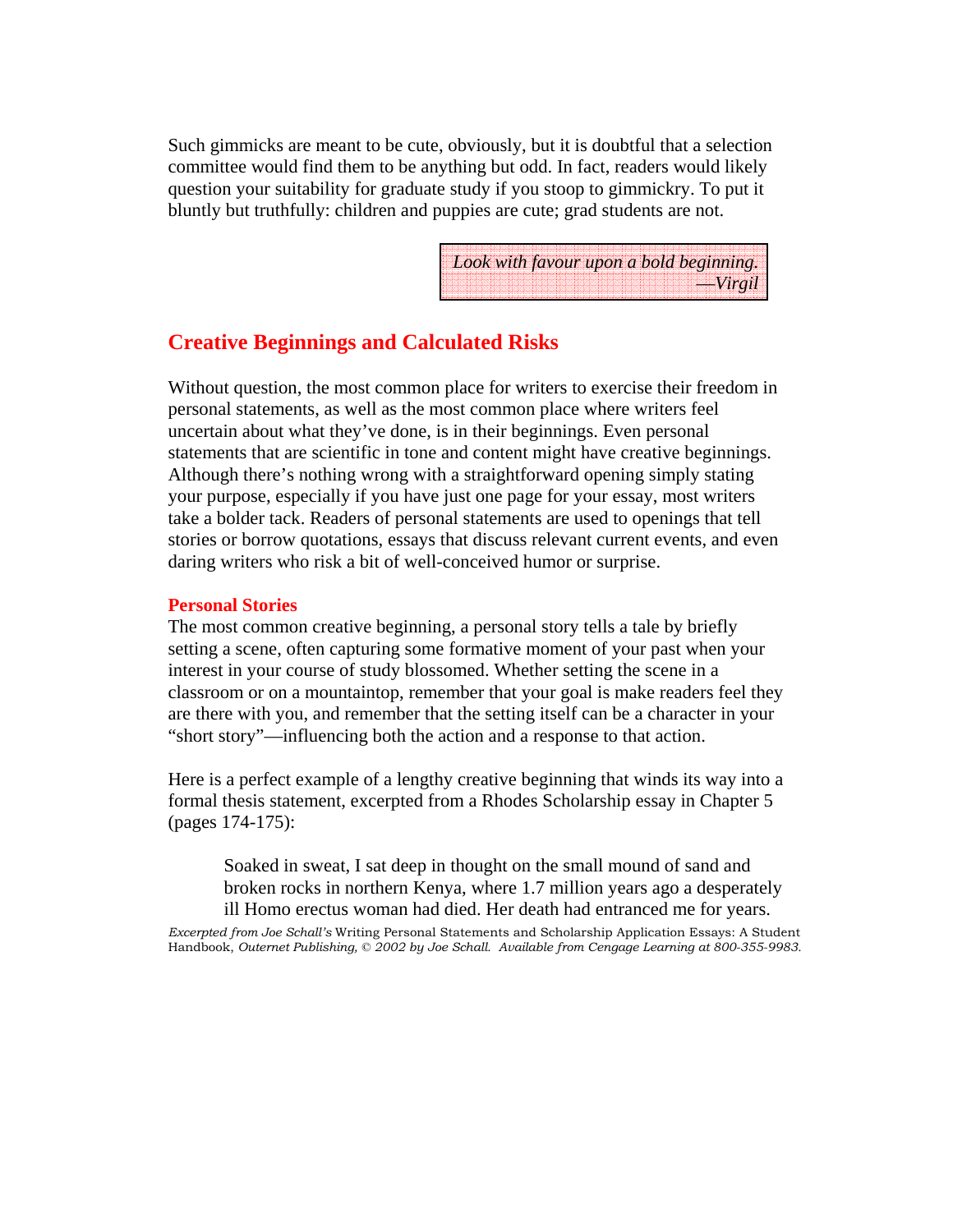KNM-ER 1808 had died of Hypervitaminosis A, wherein an overdose of Vitamin A causes extensive hemorrhaging throughout the skeleton and excruciating pain. Yet a thick rind of diseased bone all over her skeleton—ossified blood clots—tells that 1808 lived for weeks, even months, immobilized by pain and in the middle of the African bush. As noted in *The Wisdom of the Bones*, by Walker and Shipman, that means that someone had cared for her, brought her water, food, and kept away predators. At 1.7 million years of age, 1808's mere pile of bones is a breathtaking, poignant glimpse of how people have struggled with disease over the ages. Since that moment two summers ago, I've been fascinated by humans' relationship with disease. I want to research paleopathology, the study of ancient diseases, in relation to human culture, specifically sex and gender.

Note how this opening confidently integrates technical detail and even slips in an informal citation on the journey to the thesis. Here, setting itself acts as a character, moving our story's protagonist to imagine a woman's long-ago death, and we also recognize the writer's seriousness of purpose about her work as she as a character in the tale contemplates the woman's fate from a "small mound of sand and broken rocks in northern Kenya." Just as she was taken to this important place and moment in her life, we are taken with her through narrative.

Other essays open with much briefer and less fiction-like personal stories, sometimes relying on just one line to set the context, with the writer heading to a purpose statement shortly thereafter. Here are some straightforward but artful beginnings to personal statements in the book *Graduate Admissions Essays* (9):

I attended seventeen different schools before high school.

I spent the morning of my eighteenth birthday in an auditorium with two hundred strangers.

Radio has been my passion for as long as I can remember.

Clearly, the style of an opening that shares a personal story can range from the flashy to the plain—what matters most is that the opening truly is *personal*.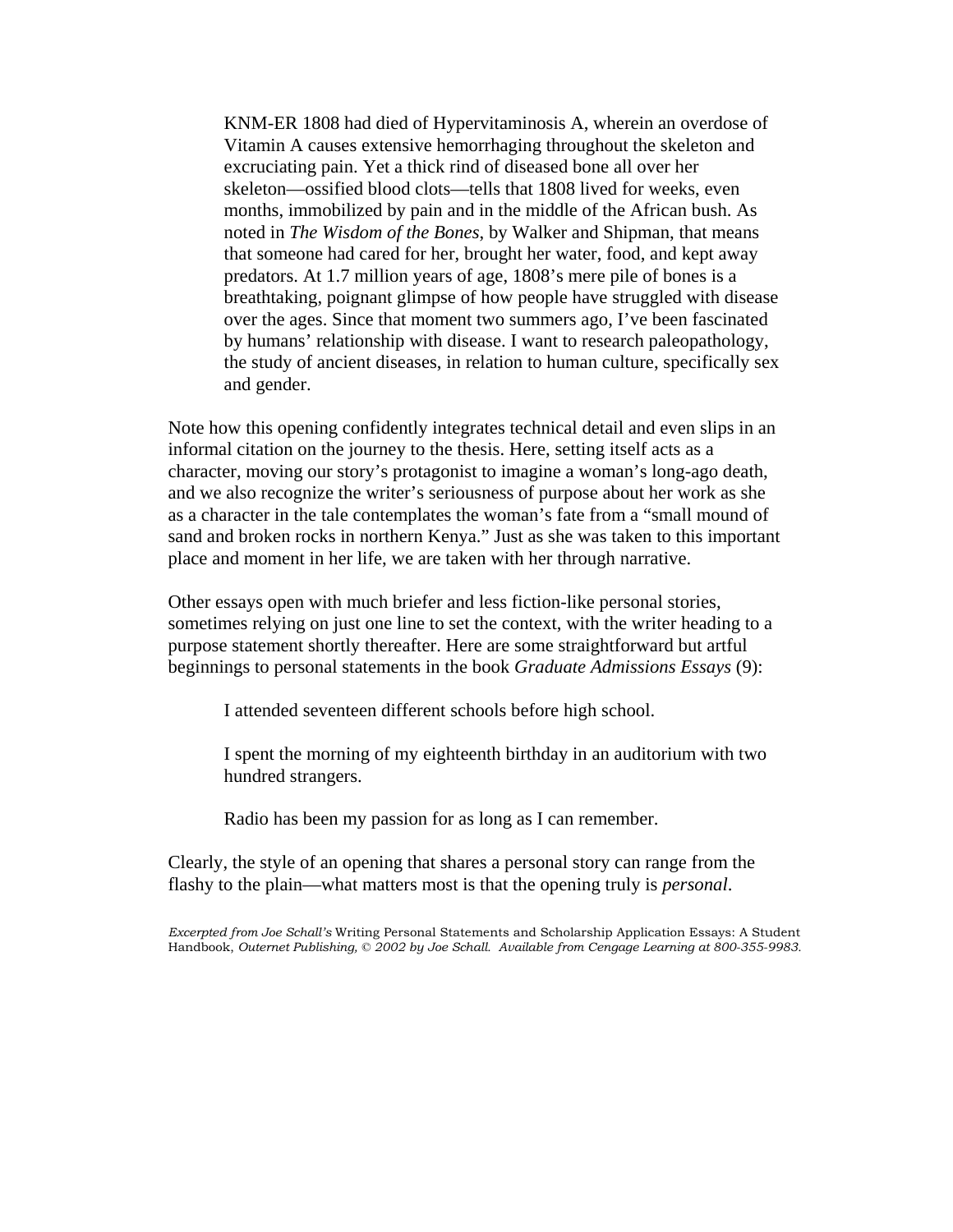#### **Compelling Quotations**

Like many writers and readers, I'm a sucker for a good meaty quotable quote, which is part of why quotations are used to open each major section of this

Some find Forrest Gump's "Life is like a box of chocolates" hilarious; others just groan when they hear it. handbook. We tape handwritten quotes on our bathroom mirrors, clip them onto the visors in our cars, and paste them into our e-mail signature lines. In a personal essay, not only do

quotes set context for the reader, they also allow you to ride on the broad shoulders of another who actually managed to say or write something that was *worth* quoting. Quotations might be used at the start of the essay, in the closing, or they might appear at a key moment within the body as a way to set context or emphasize a point. In Chapter 5 of this handbook, a quotation is used as an opening to a science-related essay by an applicant for a National Science Foundation Fellowship. In the same chapter, another writer uses a narrative opening in her essay to repeat a favorite quote that her mother used to say: "To find out where you're going, you need to know where home is."

Keep in mind that some quotations are highly overused and that quotations can also come off as merely trite and silly, depending on the taste of the reader. Some find Forrest Gump's "Life is like a box of chocolates" hilarious; others just groan when they hear it. If using a quotation, be sure that you're not just propping yourself up on it as an apology for a lack of substance to your text. Comment on the quotation's relevance to your life rather than just let it sit there, and choose the most meaningful quote for the circumstances rather than one that simply tickles your fancy.

#### **The Use of Surprise or Humor**

Indeed, the weapon of surprise is a key ingredient in a Monty Python skit about the Spanish Inquisition (no one expects it, just in case you forgot). But in a personal statement humor and surprise can fall flat in the hands of a fumbling writer. Nevertheless, some writers take these calculated risks, and do so with style. Witness this passage from a sample essay in Chapter 4 (pages 98-100), as a film student explains how he spent his freshman year in a different major:

With a high school education grounded rigorously in math and science, I entered Mythic University on an academic scholarship with Polymer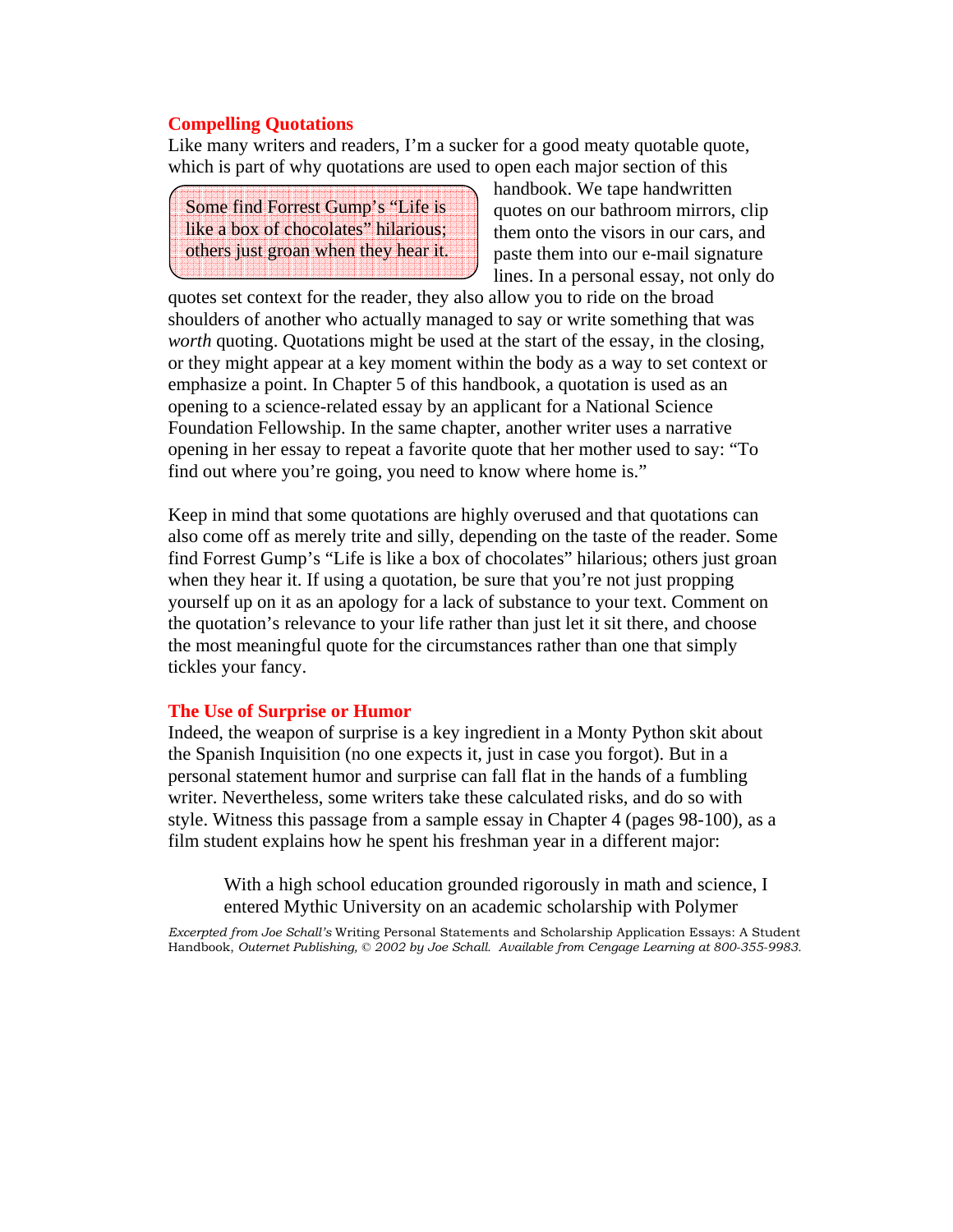Science and Engineering as my intended major. I like to joke that, after seeing Mike Nichols' film *The Graduate* and hearing that terrific line, "plastics," delivered poolside to a wayward Benjamin Braddock (Dustin Hoffman), I was inadvertently led into the hands of the great polymer Satan. But, by sophomore year, I quickly escaped the plastic devil's clasp and found a new home in the film department.

Here, this student uses self-deprecating humor as many do in the personal statement: to explain what might otherwise look like a curiosity in his background. Readers need not question his devotion to film despite his beginning in the sciences—he even blends the two interests together by being influenced into his initial major *by* a film, aligning himself briefly and humorously with the hapless character of Benjamin Braddock.

Others use humor or surprise less expansively, but again with the purpose of revealing something personal and intentional self-commentary. One writer quips that his high school classmates voted him "Most likely to have a publishable resume" (10), which shows that this writer can simultaneously poke fun at and uplift himself. Another writer opens her essay unconventionally with a surprising admission—"Skeletons. Like everyone else I have some hanging in my closet" (9)—then later reveals herself as a "survivor of sexual assault." Here, the writer's tone is surprisingly frank, which under the circumstances could help her be viewed as mature and courageous.

Perhaps what unifies these disparate approaches is that the writers clearly *know* they are taking a risk with their rhetoric—there's nothing accidental or highly cutesy about it. All of them reveal a passion for their chosen fields, and the humor and surprise are attention-getting without being too distracting.

Perhaps a good rule of thumb is this: If using humor or surprise, aim it squarely at yourself without making yourself look silly or undermining your character, and dispense with it quickly rather than push it over the top. No matter how well you tell a joke, some readers may not care for it. And hard as it may be to believe, not everyone likes, or even *gets*, Monty Python.

#### **Topical Context**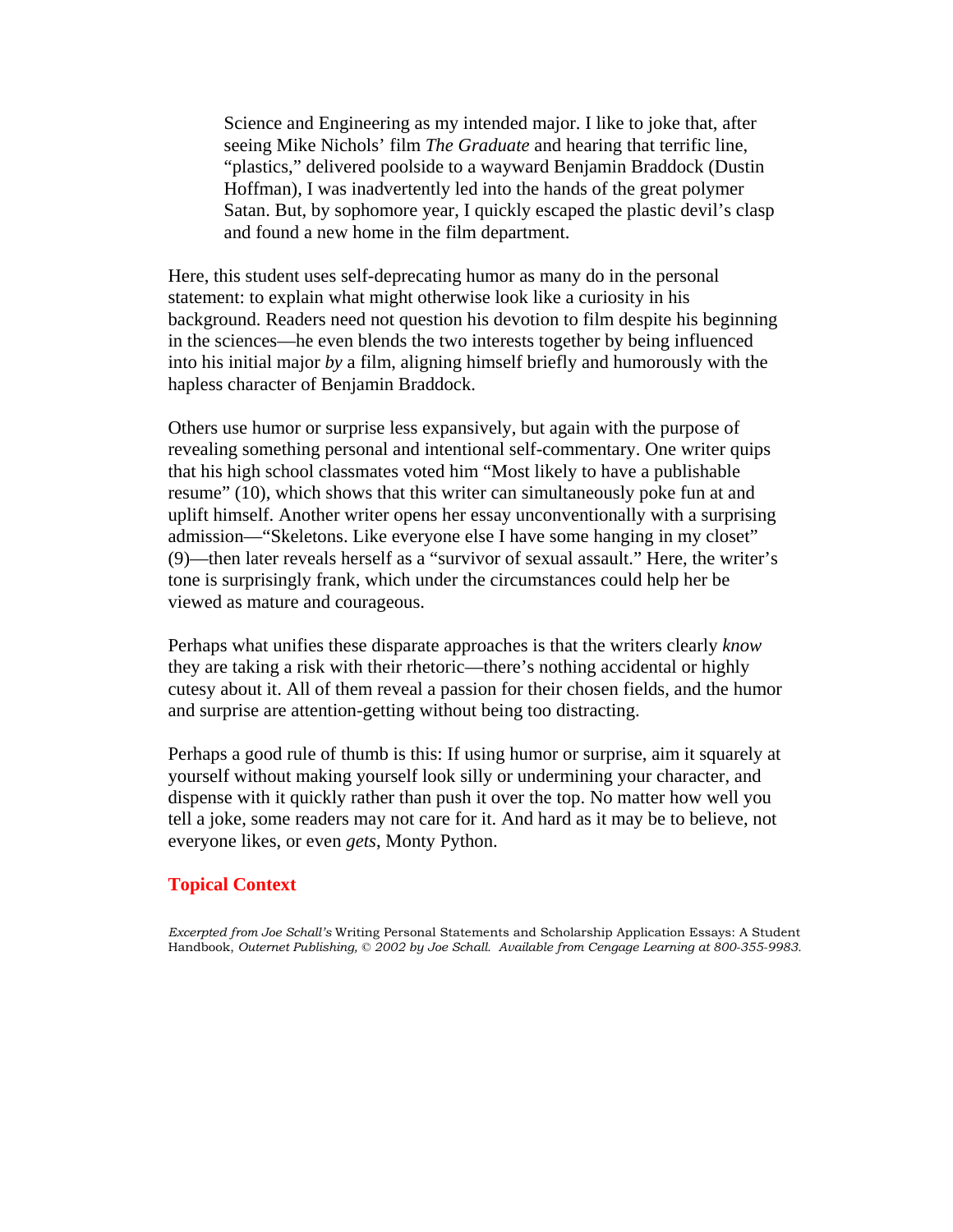It's often said that one of the best ways to prepare for an interview for a national scholarship is to read *The New York Times* and be ready to discuss current events.

It's often said that one of the best ways to prepare for an interview for a national scholarship is to read *The New York Times*  and be ready to discuss current events.

If you make it to the interview selection, it's already clear that you have an excellent academic record and look good on paper. What's unclear is how you present in person. By showing

yourself to be not just committed to your field but also knowledgeable about the world, you paint yourself as a mature thinker, an informed citizen, a responsible student of life.

In a personal statement, writers typically create topical context by narrating a recent event of some consequence, citing a respected source, or simply establishing an arena for discussion. "Martial arts and medicine," opens one personal essay (8), using an intentional sentence fragment to grab our attention and crisply define two intertwined themes in the writer's life. Other essays create a sense of weightiness to their subject matter through topical references:

As I write this statement, Governor Mario Cuomo makes preparations to vacate the Executive Mansion in Albany, New York, after New Yorkers rejected his appeal for another term (10).

As the United States launched yet another small war in a distant corner of the globe, Senator Everett McKinley Dirksen returned to life and captivated a hometown audience in Pekin, Illinois, with the folksy eloquence that made him nationally famous (9).

As these politically savvy allusions show, writers who use topical references impress upon their readers that they are both informed and concerned. Here, the color of one's political stripes is irrelevant—what matters is that they are painted clearly. Whether employing a political reference or citing a current event, when you create topical context you represent yourself as a keen observer of the world.

> *If you wish to converse with me, define your terms.*  —*Voltaire*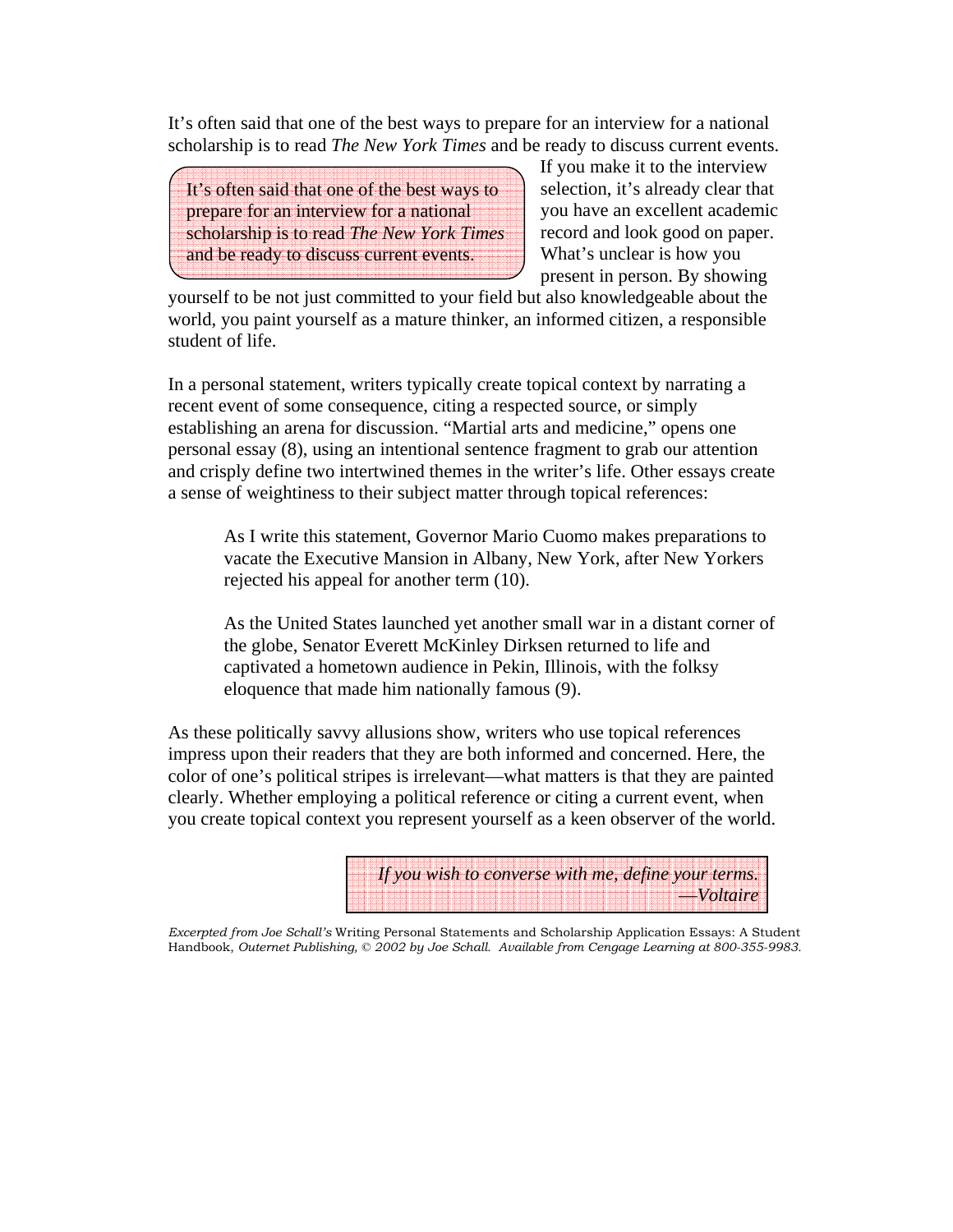# *excerpted from* **CHAPTER 4** SAMPLE PERSONAL STATEMENTS, APPLICATION ESSAYS, AND RESUMES

**\_\_\_\_\_\_\_\_\_\_\_\_\_\_\_\_\_\_\_\_\_\_\_\_\_\_\_\_\_\_\_\_\_\_\_\_\_\_\_**

*Easy writing makes hard reading.* —*Ernest Hemingway*

As a graduate student taking fiction writing workshops many moons ago, I recall what was most motivating to me as a creative writer. It wasn't the reading of published or award-winning work, and it wasn't the classroom critique given on high from the professor nor the scribble from my classmates on my manuscripts all these things were helpful and valuable, but nothing motivated me more than comparing my fiction to the work of my peers. As I read their work carefully, both objectively and subjectively, I found myself thinking that I was sure I could write better than the others around me at the seminar table—then I'd read an artful, poignant story that made me wonder whether I could ever even compete.

Perhaps somewhere between these two attitudes is the most profitable approach when studying the work of your peers. In critiquing the work of others who essentially represent your competition, you should take a respectful stance both critical and kind, just as selection committee members are likely to do. The samples in this chapter are opportunities for you to study, admire, question, emulate, reject, and—most importantly—consider how to present the best, truest, most effective picture of yourself in the eyes of others. These samples were chosen from a field of about 100 students because they represent personal stories that are intriguing, diverse, complex, honest, and humanizing.

For even further samples and advice, especially if you're interested in law, business, or medical school, I recommend *How to Write a Winning Personal Statement for Graduate and Professional School*, by Richard J. Stelzer (8), *Perfect Personal Statements*, by Mark Alan Stewart (10), and *Graduate Admissions Essays*, by Donald Asher (9).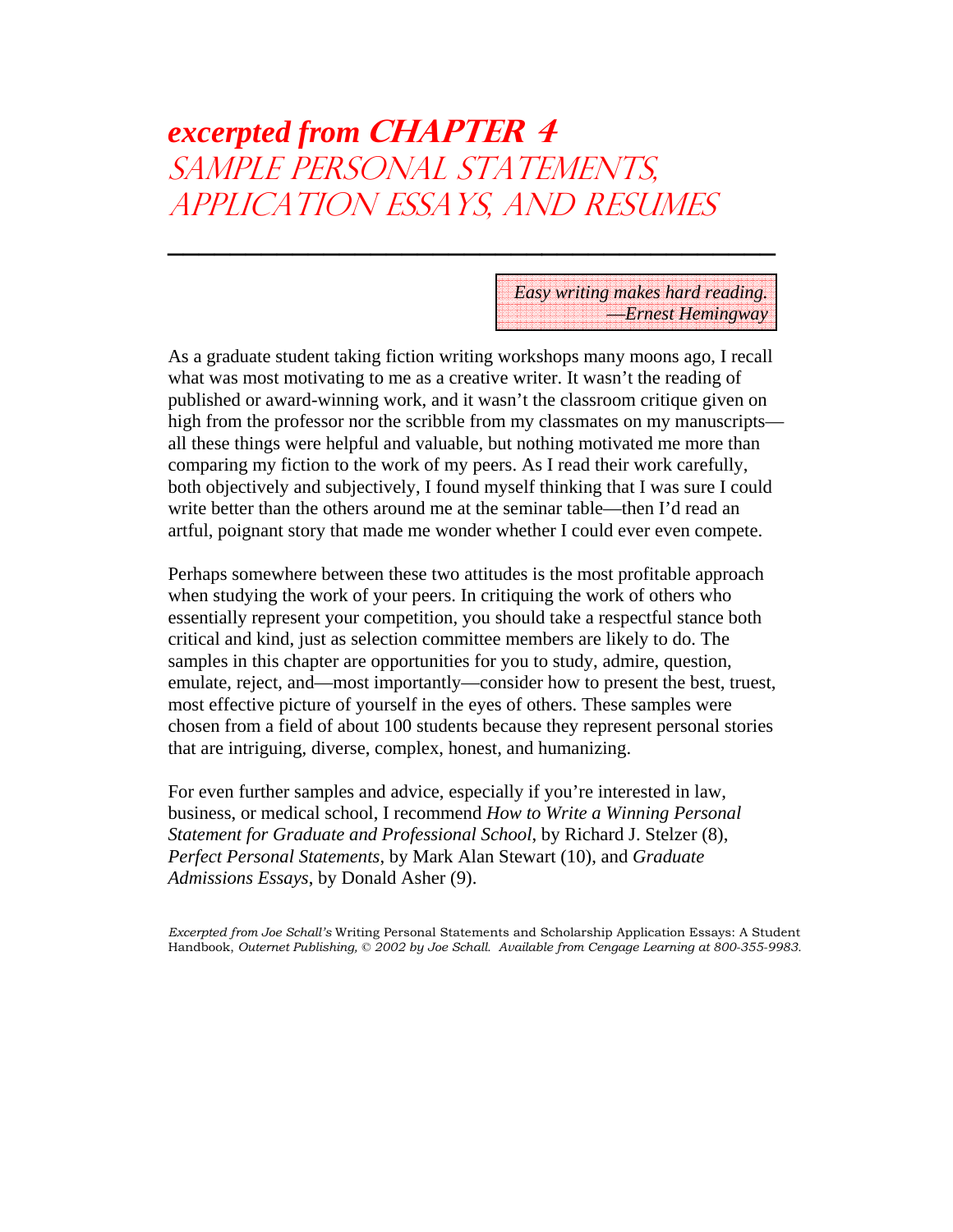#### **SHORT PERSONAL STATEMENT: PALEONTOLOGY**

From an early age I was fascinated with fossils. My respect for ancient life has always included an admitted partiality for the study of vertebrates. Upon taking my first college-level paleontology class I knew without a doubt that I had chosen the right path. The study of fossils has never felt like unwarranted labor, but an opportunity to learn about these creatures that lived so long before our time. Throughout my geology coursework my ears have always pricked up at the mention of the word fossil. My college education has been a means to entering the study of vertebrate paleontology.

Naturally when the time to choose a thesis project came, I made sure that I would do mine in the field of paleontology, working directly with fossil specimens. My project involves the taphonomy, stratigraphy, and identification of a middle-Ordovician coral bioherm as well as its bryozoan constituents. The research is now well under way, involving many aspects of a sound paleontological study: sampling, analysis, identification, and finalization into a report. Fossiliferous rock samples were acquired from the field, cut at proper orientations, polished, and peel section slides produced from them. My analysis of these slides led to identification of the specimens utilizing the established literature. Fossil specimen photography will soon follow. The abstract from this research project has been submitted in time for the Northeastern Section Meeting of the Geological Society of America in March. From this project I will take away an understanding of how to conduct a proper paleontological study and I will write a thesis.

My aspirations for study in vertebrate paleontology are primarily in understanding what fossil specimens can tell us about how ancient vertebrates lived, interacted with their environment, and evolved through time. More specifically, my research interests within the field include employing morphology in the phylogenetic analysis of major evolutionary bifurcations such as that involving theropods and birds, exploiting biogeography to better understand vertebrate expansion and speciation, and the use of functional morphology and biomechanics to understand vertebrate movement. My long-term goals are to educate others and spur interest in vertebrate paleontology while conducting research. The position of professor would encompass these goals as well as allow me to publish and maintain a successful presence in the field.

The program at the University of Chicago would prepare me extremely well for what I ultimately intend to do in life. The works of professors within the Division of Biological Sciences, the Department of Geophysical Sciences, as well as the Field Museum are impressive. I appreciated meeting Dr. Paul C. Sereno during his visit at Mythic University in December 2004, and I find his approach toward exploration and his application of cladistics in phylogenetic studies indispensable to the field of vertebrate paleontological study. From this correspondence I feel the research that I would conduct at the university would not only be interesting and rewarding, but give me experience in the field to then apply toward my ultimate goal of becoming an academic professor.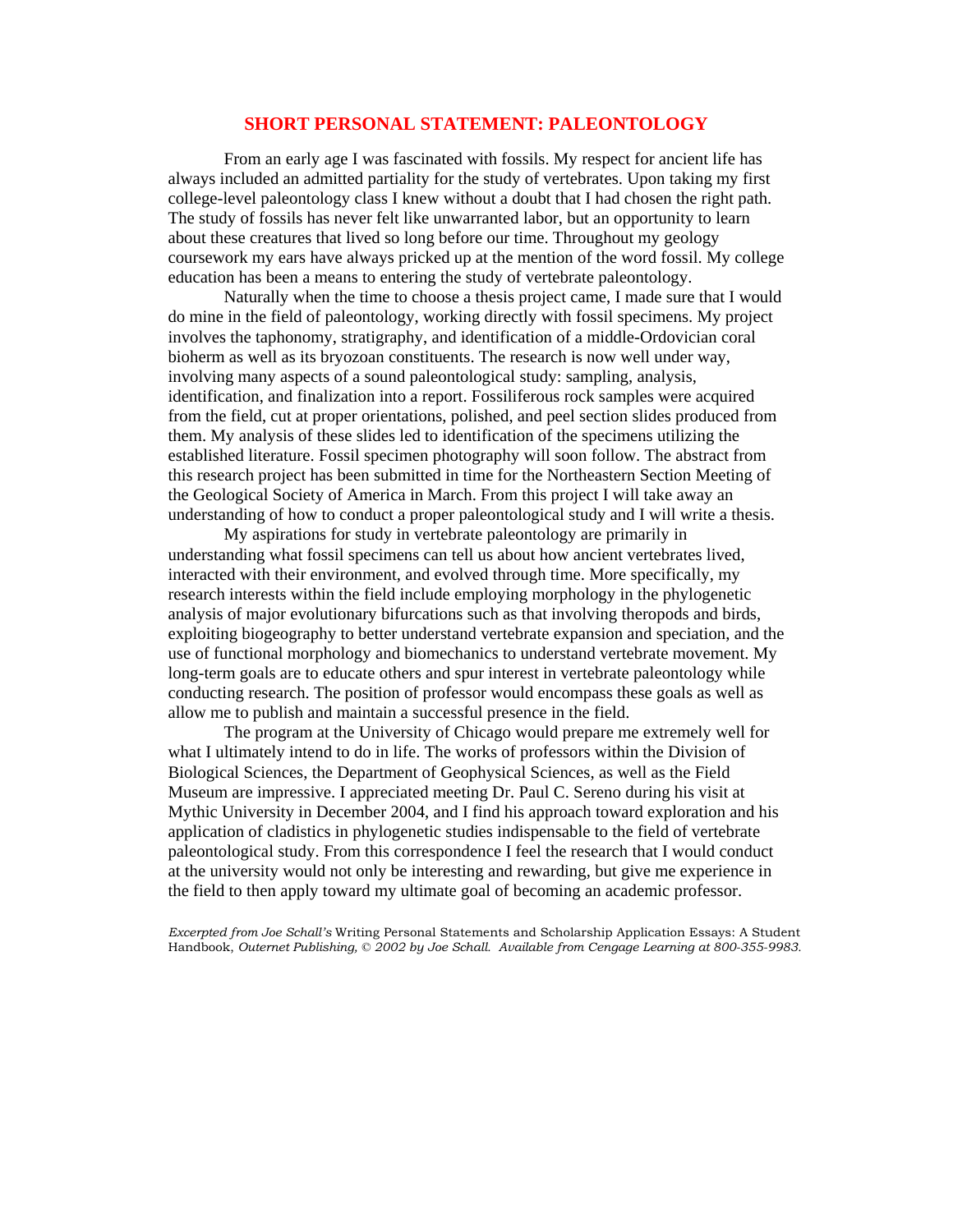#### **SHORT INTERNSHIP ESSAY: GEOGRAPHY**

Prior to coming to Mythic College, I had a very skewed view of what geography was. When I thought about geography, visions of memorizing all fifty state capitals and exercises of filling in the world map came to mind. Freshman year, I enrolled in Geography 20 (human geography) simply because it was the only honors class that fit in my schedule. Instead of being bored, I was stimulated to think of the world through a different focus, through the lens of a geographer: to view people and places and examine how each relates to the other. Suddenly, I was thinking of everything in this fashion. When walking to class, I would ponder why the paths were designed the way they were and how this affected the different flows of traffic. I found that geography addresses my varied academic interests well. It offers me a balance of physical, social, and cultural studies. Therefore, it was a natural progression for me to pursue geography as a major.

Throughout my geography experience at Mythic College, I have gained skill in Geographic Information Sciences, which has given me great insight in many fields. For one, I obtained a greater understanding of how the US Census is calculated and this enabled me to be a more informed enumerator. Now, I find myself completely captivated by the various elements of geography and how they all are interwoven in a nexus of relations with historical, economic, physical, social, and cultural nodes. For my Honors Thesis next year, I will be exploring the Rothschild family to see how they fit within these various geographic realms. I am fascinated by how this family began as foreigners and within a few years was able to build a banking empire and become leaders in the economic world. As part of my thesis research, I intend to travel to the various cities where they lived and make observations on both economic and social grounds.

After I complete my undergraduate education in geography, I hope to work for an organization that incorporates geographical education and exploration. I hope to be able to write articles and essays that would be used to increase geographical awareness as well as educate people about lesser-known cultures in the world. I also intend on participating in the Peace Corps and speculate about earning a law degree.

I wish to participate in the Geography Intern Program with the National Geographic Society because, in short, it would be the fulfillment of my dream. It would enable me to work in an environment with people who share similar interests, providing me with an opportunity to contribute to a product that reaches a broad audience of people who subscribe to the magazine, visit Explorer's Hall, or glance through a National Geographic book. It would provide me with the practical experience that would aid me tremendously in pursuing my future goals, and reveal paths I might otherwise never discover.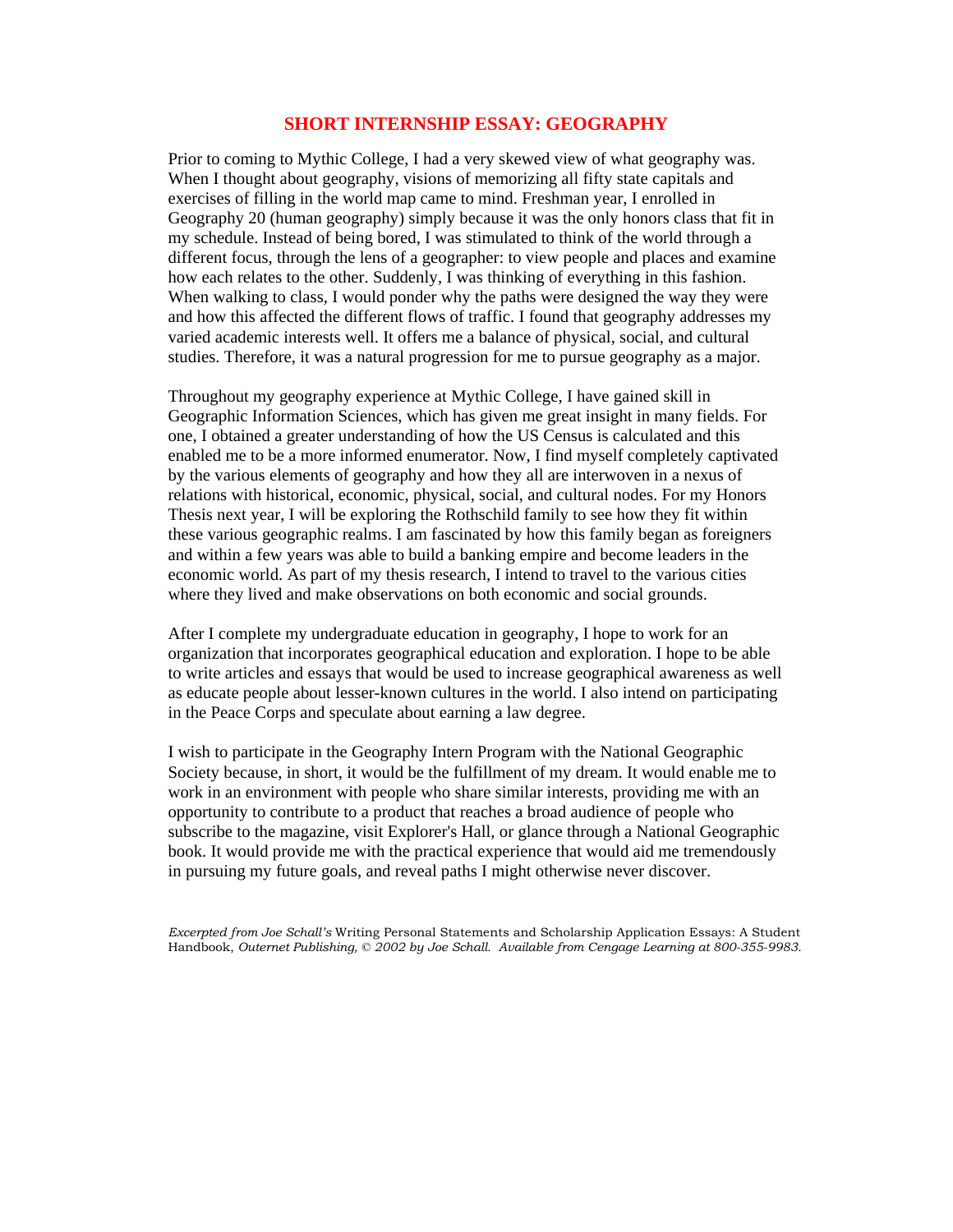#### **SHORT APPLICATION ESSAY: ENVIRONMENTAL LAW**

 My first personal introduction to the profusion of environmental laws in our country came while working for my father. I worked for over eleven years at my father's business, an Exxon Service Center. While there, I performed every job, task, and duty associated with the operation of a service station. One duty involved the maintenance of records for the underground storage tank field on the site. I was amazed at the amount of paperwork required to comply with the laws governing underground tanks.

 My two years of full-time work after high school taught me much about myself, but I realized that I needed a different environment to continue growing. Therefore, from 20xx to 20xx, I attended classes at Mythic County Community College while continuing to work at my father's Exxon station. I was certain I would eventually choose a sciencerelated major, but an event in 20xx showed me that geology was what I wanted to pursue. In 20xx, during the installation of a new, larger underground field tank at the station, an environmental consulting firm tested our soil and found hydrocarbon levels well above the allowable limits. Seventy tons of soil had to be removed from the site and incinerated, at great expense to my father's business. These environmental regulation problems that my father had as a small business owner made me realize that eventually I wanted to use my science background to make it easier on other small business owners to comply with environmental laws.

 I transferred to Mythic College as an undergraduate in geology in 20xx, tailoring my courses to environmental geology and hydrogeology. My senior thesis directly reflects my career goals. I am working with the United States Department of Agriculture on a study of riparian zones and their favorable effects on elevated nitrate levels in groundwater due to farm fertilization practices. Meanwhile, I am developing a shallow subsurface geologic map of a riparian zone using seismic refraction techniques. This map will allow a first-order approximation of groundwater flow at the field site and also guide the installation of hydrogeologic equipment by the USDA. I now understand more fully how geophysical methods serve an important role in environmental work, and my senior thesis is a good introduction to this field.

 I had initially intended to acquire a position with an environmental consulting firm upon graduation, but discussions with several of my professors confirmed my interest in studying environmental law, which will help me combine my dual interests in science and law and better prepare me for a position with a consulting firm. Thus, I am ready to become a dynamic participant in the University of Pittsburgh Law School this fall, motivated by personal experience, a highly evolved work ethic, and a strong education. Please do give my application every consideration.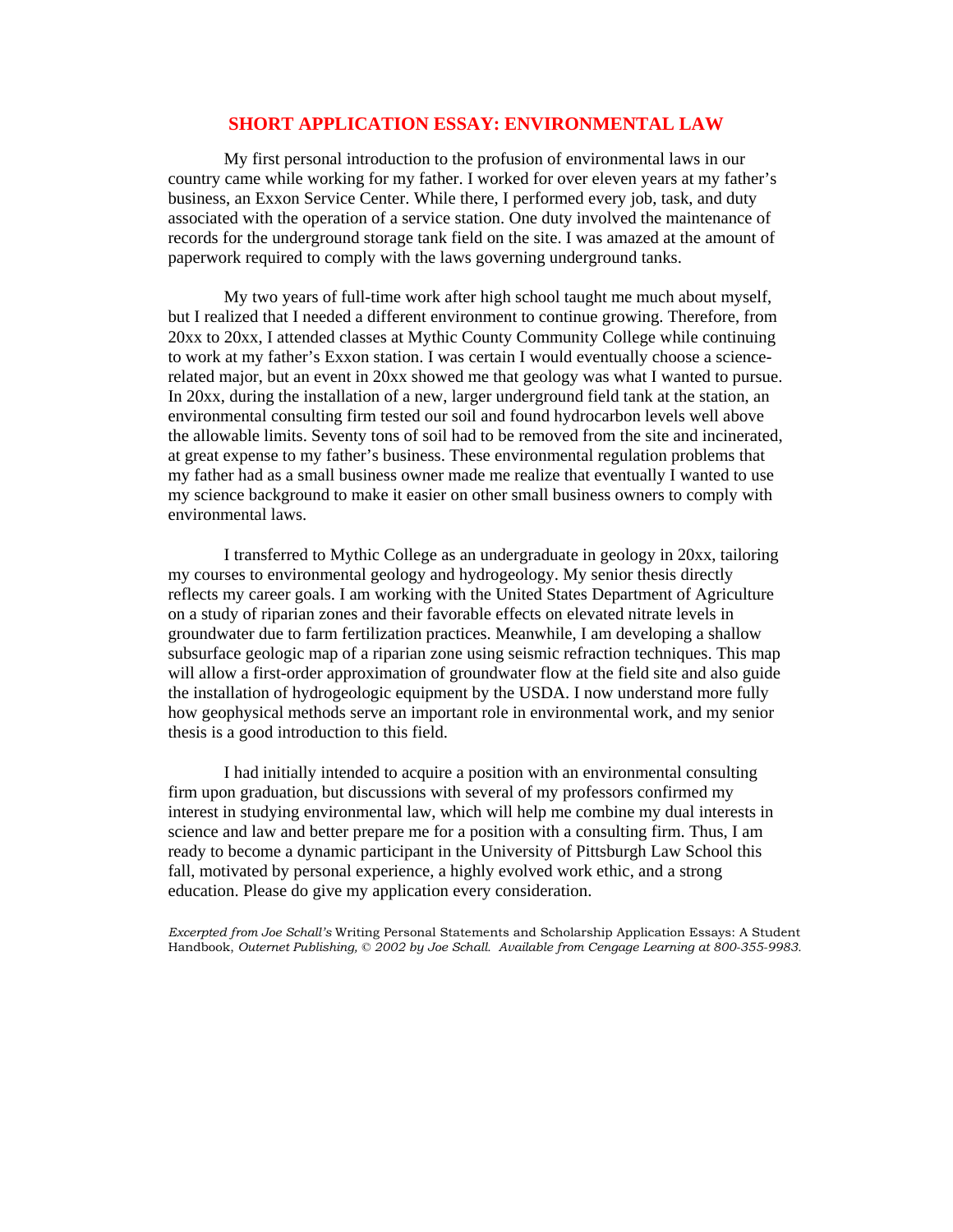# *excerpted from* **CHAPTER 5** PERSONAL STATEMENTS AND APPLICATION ESSAYS FOR NATIONAL SCHOLARSHIPS

*A good essay must have this permanent quality about it; it must draw its curtain round us, but it must be a curtain that shuts us in not out.* —*Virginia Woolf*

Nowhere does a student's ability to communicate well about personal attitudes and accomplishments become more important than in applications for national scholarships. With a mostly even playing field among scholars when it comes to GPA, personal statements and answers to application questions truly do help selectors winnow out the best choices, seeking a tidy match between individual candidates and available opportunities. A Marshall Scholar might not be right for a Truman Scholarship, and vice versa; a returning adult student might be ineligible for many scholarships but perfect for the Jack Kent Cooke Scholarship.

**\_\_\_\_\_\_\_\_\_\_\_\_\_\_\_\_\_\_\_\_\_\_\_\_\_\_\_\_\_\_\_\_\_\_\_\_\_\_\_**

This chapter summarizes ten of the nation's most coveted scholarships, with samples of personal statements and essays following each two-page scholarship description. All of the samples here are strong, and about half of them come from scholarship winners and finalists, culled from about 100 students representing about 20 states. Using the material in this chapter, educate yourself on your target scholarship and study its samples thoroughly, recognizing the rhetorical strategies used as well as how carefully writers match their backgrounds to the scholarship criteria. Visit the scholarship websites and read the profiles of past winners when available, envisioning yourself as a featured student on the website in the following year. Most importantly, be prepared to spend 50+ hours studying, reflecting, and writing as part of the scholarship application process, as winners typically report they do. Whether you win or not, the time will be well spent.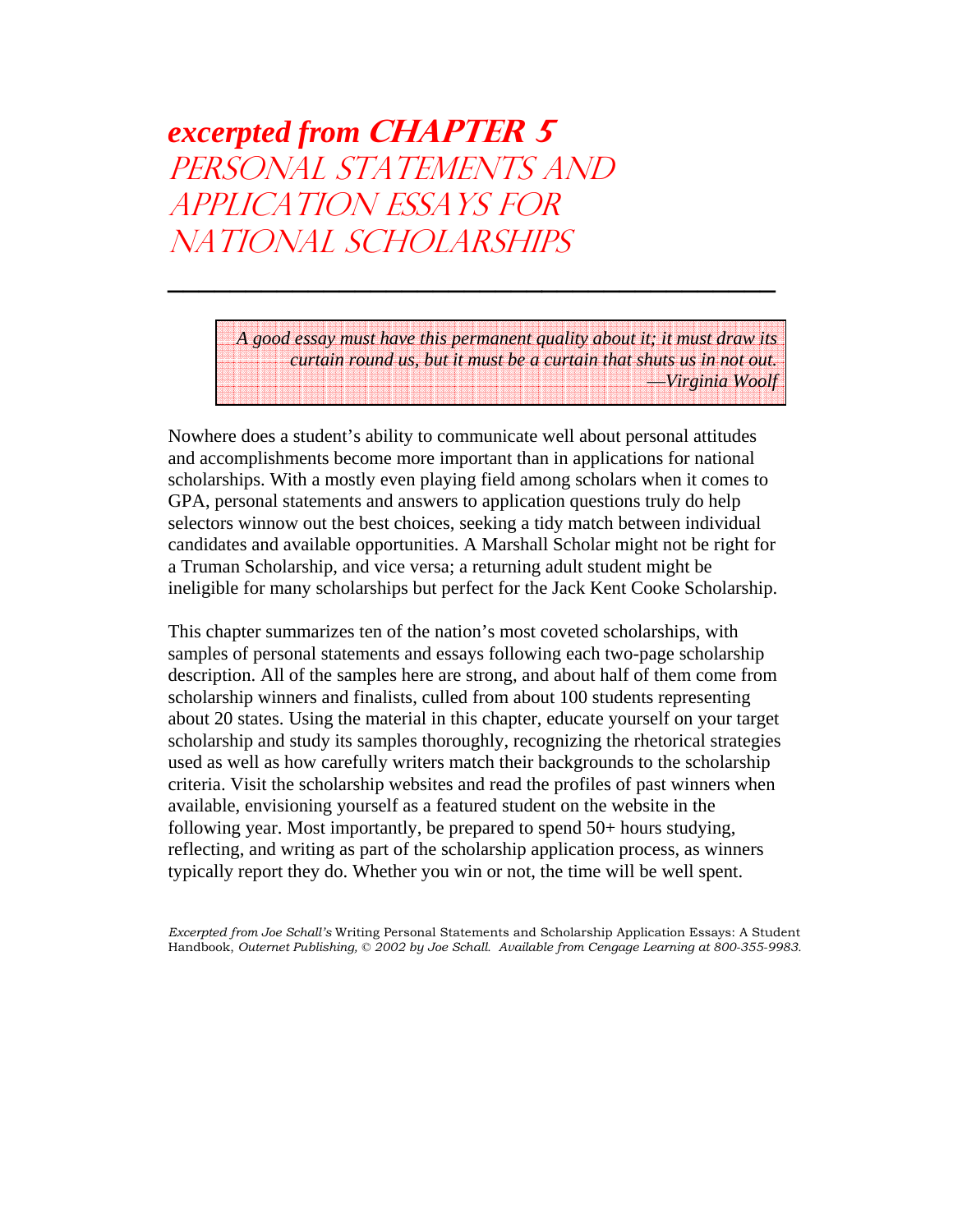# **The Fulbright Scholarship**

The Fulbright Scholarship provides funds sufficient to complete a proposed research or study abroad project for one year. Applicants submit written outlines of their research or study plans, which may include a year of graduate study, original dissertation research, a creative or performing arts project, or a teaching assistantship. Because the study is undertaken abroad, applicants must have sufficient maturity, character, and literacy to work within the host country.

## **The Fulbright Scholarship Selection Criteria**

Criteria that selectors use to award Fulbright Scholarships include:

- likelihood of the candidate and project to help advance the program and promote mutual understanding among nations;
- sufficient written and spoken literacy in the host country's language;
- feasibility and specificity of the proposed plan.

A final criterion is the ratio between the number of awards offered in the target country and the number of applications received—i.e., students applying to countries that receive fewer applications have a greater statistical chance of acceptance. Applicants can assess competition statistics and other details for a particular country by consulting the Fulbright website noted on the next page.

### **Composing a Curriculum Vitae and Statement of Proposed Study**

The primary written portions of the Fulbright application are the curriculum vitae (CV) and statement of proposed study. Though most students are used to thinking of a CV as a resume (the terms are often used interchangeably), the Fulbright application defines a CV as a "personal/intellectual biography in narrative form." The CV is your opportunity to discuss personal motivations, your experience and activities, and future goals. Though your examples should still be concrete, you have the room to reveal your personality—indeed many applicants view this as their chance to let the selectors know them as individually as possible, and they use lightly entertaining anecdotes to set themselves apart from other candidates. In plain terms, the goal is to write a CV that no other person could have written.

In writing the statement of proposed study or research, begin by making sure not to repeat material from other parts of the application unnecessarily, and present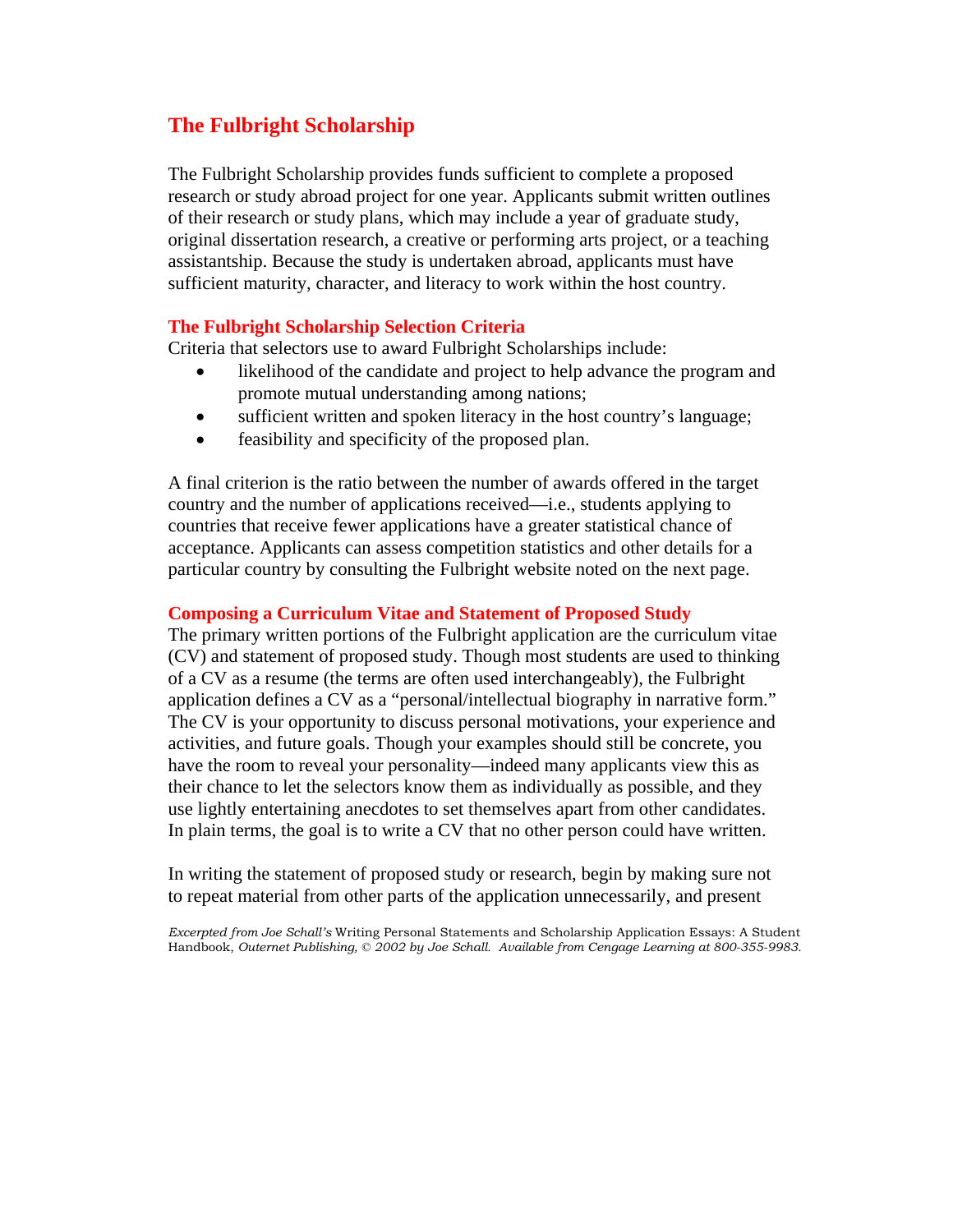detail tailored as much as possible to the host country. If you can show that you have performed research on (or, better yet, *in*) the host country already and have made contacts with potential supervisors, you increase your odds of success dramatically. The Fulbright website cautions writers against the use of disciplinespecific jargon, and a good rule of thumb is to define any jargon that you do use in context, keeping the focus of your proposal on addressing problems that will provide valuable contributions to society and within your field. Also, practicality and feasibility are principal concerns, so the best applicants provide a timeline, discuss their methodology and goals, and analyze such variables as the host country's cultural and political climate and resources. Finally, of course, you must demonstrate as necessary your linguistic ability as it applies to the country and your proposed plan, especially if your primary goal is a teaching assistantship.

#### **Evaluation of Written Materials from Two Sample Fulbright Applications**

The first sample CV and proposal, covering the following five pages, do an excellent job of making the case for the writer's personal and intellectual readiness for the proposed project. The CV focuses on the student's experiences as inspired by his service-oriented grandparents—members of the Mennonite Church. These role models inspired the student to travel to Peru and contact the Mennonite Economic Development Associates (MEDA). As we learn in the student's proposal, he wishes to work on a grassroots project in Peru related to rice farming, and he shows that he has earned the support of the MEDA Consulting Group, underscoring the feasibility of his plan.

The second CV and proposal are also neatly intertwined, and the writer opens the CV with a delightful anecdote about her family puzzling over why a woman would be interested in geological research. The student uses the CV to detail her science background and educational travel, including a month in Thailand, where she plans to do her proposed seismic research. To underscore the urgency of such research, she opens her proposal with a poignant narrative and statistics about the devastating effects of a 1999 earthquake in Central Taiwan. Some readers might have valid concerns over whether the proposal is too technical at times, and whether its sources should be cited internally, yet these essays remain impressive overall. Indeed, the writer was named as a scholarship alternate.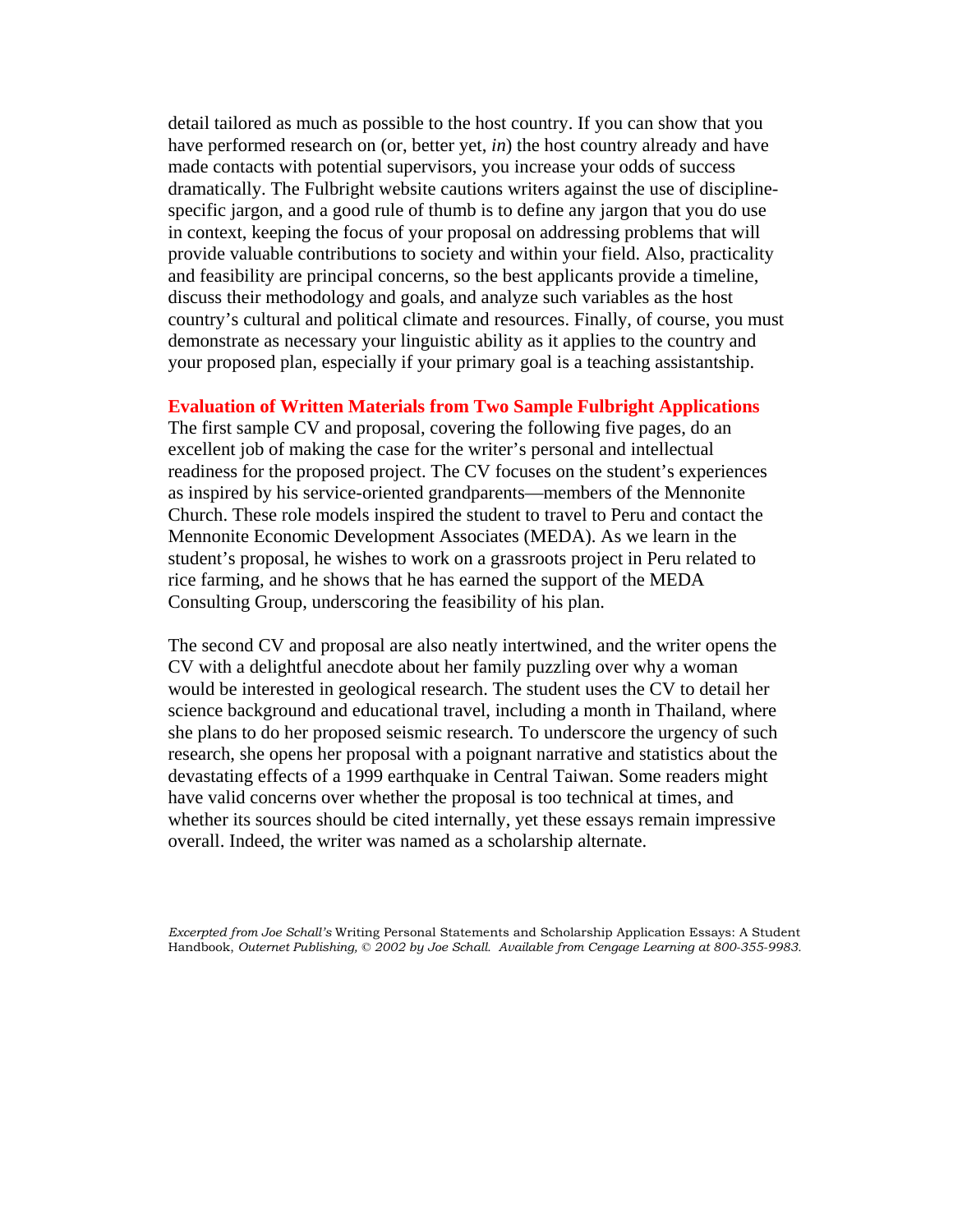## **SAMPLE CURRICULUM VITAE FOR THE FULBRIGHT SCHOLARSHIP**

Curriculum Vitae for John Lerner

 My grandparents have touched many lives: former drug addicts, refugees, neighbors, and my own. They have an uncommon ability to build relationships; they are a paradigm of service—where service is more than what you do and is also defined by who you are.

 In my own life, I have aspired to affect people in the manner of my grandparents and others in the Mennonite Church. I still have that aspiration, but my vision has expanded. Prior to attending Mythic College, I pictured myself living in Mythic County near my family and my roots. I grew up attached to the local way of life, working at my family's snack food business, raising crops to earn money, and leading the local Future Farmers of America. During high school, I read the international section of the paper but the people and events seemed a world away. At Mythic College, professors challenged me with realities such as the fate of 500 million people who are chronically malnourished. I began to ask myself, "Why will I have thirty food options at breakfast tomorrow while whole populations around the world will wake up with almost nothing to eat?"

 In the summer of 20xx, I traveled to Ecuador, equipped with rudimentary Spanish, a background in international politics and economics, and a desire to meet people, hear their stories, and learn from them. In Ecuador, the effects of a devastating financial crisis in 2000 still lingered. Many people had watched helplessly as banks froze savings accounts while the national currency plummeted, melting the life savings of many Ecuadorians.

 Like helplessness, dependency often stems from a lack of opportunities. The children who begged on the streets of Quito depended upon strangers for money. If they were going to eat they had to beg. Reflecting on such matters, as part of my studies I had asked myself, "What is the goal of development?" Through the plight I witnessed among Ecuadorians, I came to define development as building the productive and institutional capacities that give people opportunities to lead lives that they value.

 After my travels, I returned to Mythic County in December of 20xx and ate Christmas dinner at my grandparents' farmhouse. I knew that this area was my home, and that my family was the source of my inspiration. I also knew that my passion for studying international development would take me away from Mythic County. But my grandparents had taught me to empathize and act. While aware of problems within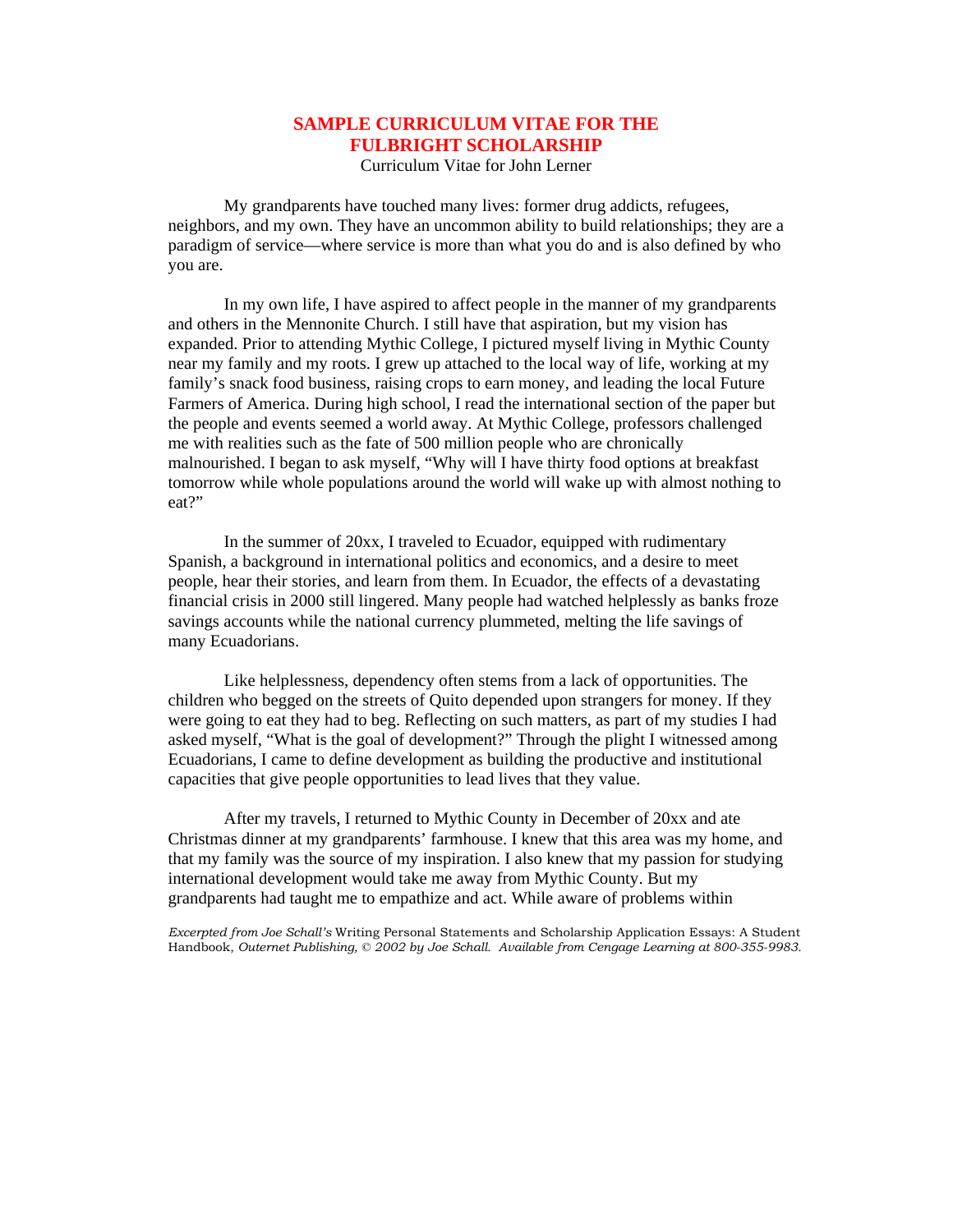Mythic County, I had seen much greater need in Latin America. Driven by the values instilled in me, I contacted Mennonite Economic Development Associates (MEDA) to work on a development project.

 In June of 20xx, I traveled to Peru to assist with an innovative approach to agriculture lending pioneered by MEDA. While working for MEDA, I assessed a microcredit project involving rice farmers. The experience impressed upon me the value of a grassroots understanding as well as the importance of sound macro-level policies. Tariff rates, financial regulations, and public infrastructure plans could mean the difference between the project's success or failure. I left Peru convinced that sound trade and development policies could profoundly affect people's lives. Shaping macro-level policies became my goal.

 With this goal in mind, I hope to pursue a law degree and a Master of Public Policy with an emphasis in international development. These degrees will give me the tools to craft and analyze development policy. I will use my experiences and education to hope to shape such policies in Latin America. Later, I plan to teach development studies at the university level.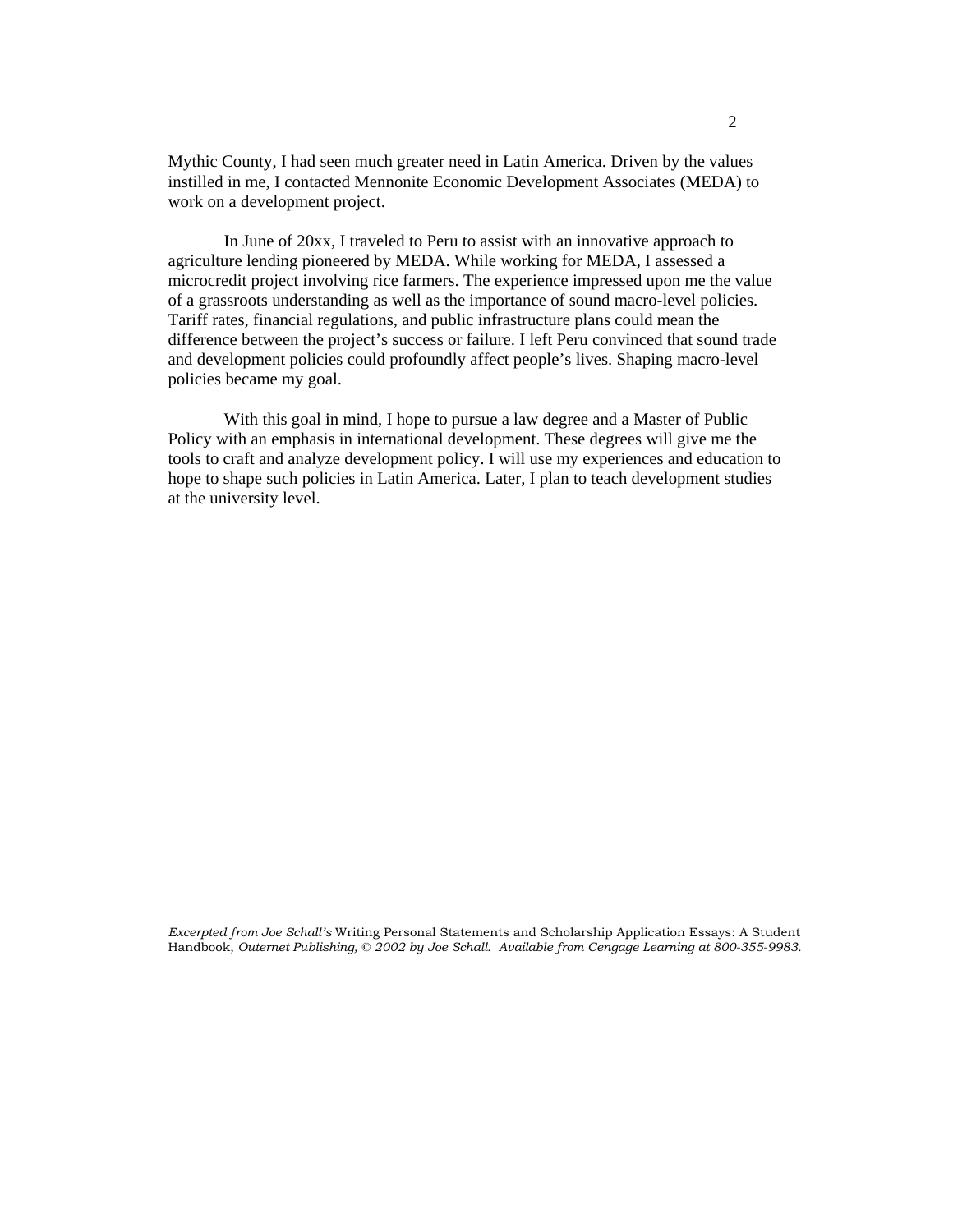### **SAMPLE STATEMENT OF PROPOSED STUDY FOR THE FULBRIGHT SCHOLARSHIP**

John Lerner Study Proposal—Peru Economic Development

Through my Fulbright independent research project I hope to better understand the production decisions made by Peruvian rice farmers in northern Peru. On what factors do farmers base their decisions to enter, to continue, or to exit rice farming? On what factors do farmers base their specific production decisions, i.e. how much rice to plant? Can accepted microeconomic theory explain these decisions or is another explanation needed? How do cultural or socioeconomic factors influence the decision-making process of these farmers? Finally, how should the answers to these questions affect agriculture development policy in Peru? Should the Peruvian government use the new state-run Agro Banco to subsidize rice farmers whom the formal capital markets ignore?

Understanding production decisions of small-scale farmers requires an understanding of the context in which they operate. Therefore, I will focus the first part of my project on understanding this context. One critical consideration is assessing the current trade, investment, and agriculture policies, such as the Agriculture Financial Rescue bill (RFA), that affect small-scale producers. Other important context issues include the production and price trends in the Peruvian rice market and the major international and domestic players in that market.

Developing a grassroots understanding of small-scale rice farming is both timely and necessary. It is timely because it complements current development organization trends. The Bagua Grande microcredit project, which I was involved with this year, is part of a larger shift in focus of development organizations that has occurred in the last ten years. Popularized by the success of the Grameen Bank, microcredit lending has boomed. The latest trend within microcredit lending is small-scale agriculture. This trend is popular among small development organizations as well as large agencies such as the U.S. Agency for International Development (USAID). In fact, USAID funded the Bagua Grande project as part of its multi-million dollar poverty alleviation project in Peru known as Project PRA.

Understanding small-scale agriculture is crucial in addressing poverty in Peru. According to the Peruvian Institute of Statistics and Information (INEI), the rural poverty rate was 35% higher than urban poverty rate in 2002. Child malnutrition and under five mortality are twice as high in rural areas compared to urban areas. Furthermore, INEI data show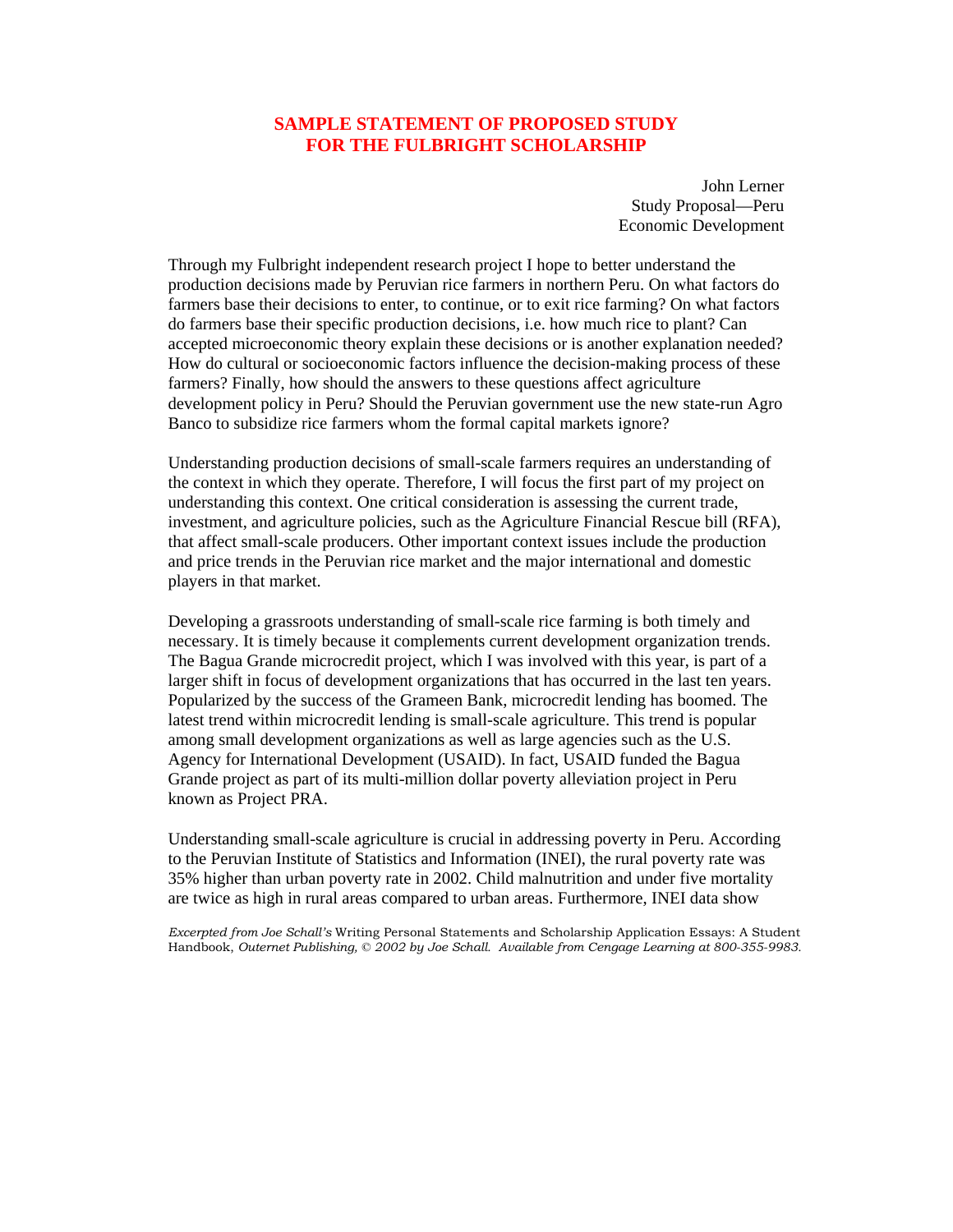that among rural populations, small-scale farmers are the most vulnerable to rapid changes in income.

The policy context in which small-scale rice farmers operate has changed dramatically in the last fifteen years. In the early 1990s, Peruvian officials adopted a more marketoriented agriculture policy, reducing import restrictions on agriculture goods and dissolving the state-run agriculture commercialization companies. In 1992, Banco Agrario, which subsidized the agriculture sector, was eliminated. As the Peruvian Ministry of Agriculture Strategic Plan states, these policy changes should cause a reorientation in the agriculture sector that reflects the new market conditions. The Strategic Plan confirms, however, that such reorientation has been slow, if not imperceptible. A 1994 Peruvian census found that the majority of Peruvian farmers did not consider prices as the most important signal in deciding what crop to plant. If farmers are not following price signals, what signals are they following?

My supporting institution, Mennonite Economic Development Associates (MEDA) Consulting Group Peru, has a wealth of experience working in the Peruvian rice industry. MEDA Consulting Group Peru offers both invaluable contacts and industry-specific knowledge that will facilitate my investigation. I have personally met with Sonia Dominguez, the MEDA Consulting Group Peru country manager, and she has offered her organization's support to me. Further, my previous study abroad experiences in Chile and Ecuador and my ten-week internship in Peru have allowed me to develop my Spanish speaking and writing skills, making this project feasible from a language and cultural awareness standpoint.

I will conduct most of my research in the coastal city of Chiclayo, the center of the rice industry in northern Peru. Much of the rice from northern Peru is taken to Chiclayo where it is milled and distributed to regional or national markets. Farmers from a wide region accompany their crop to the mill where they oversee its sale. Two of these mills, Molino Las Delicias and Molino Tropical, have worked directly with my supporting institution in a rice microcredit project in the region. As a result, Chiclayo offers the most promising opportunities for me to both research the rice industry and to conduct surveys.

Surveys obtained at mills in Chiclayo will be supported by surveys obtained at local input suppliers in towns with a large rice industry such as Bagua Grande, Bagua Chica, Jaen, Moyobamaba, and Picota. MEDA has worked directly with input suppliers in Bagua Grande and Picota and can offer contacts in those towns. Traveling to smaller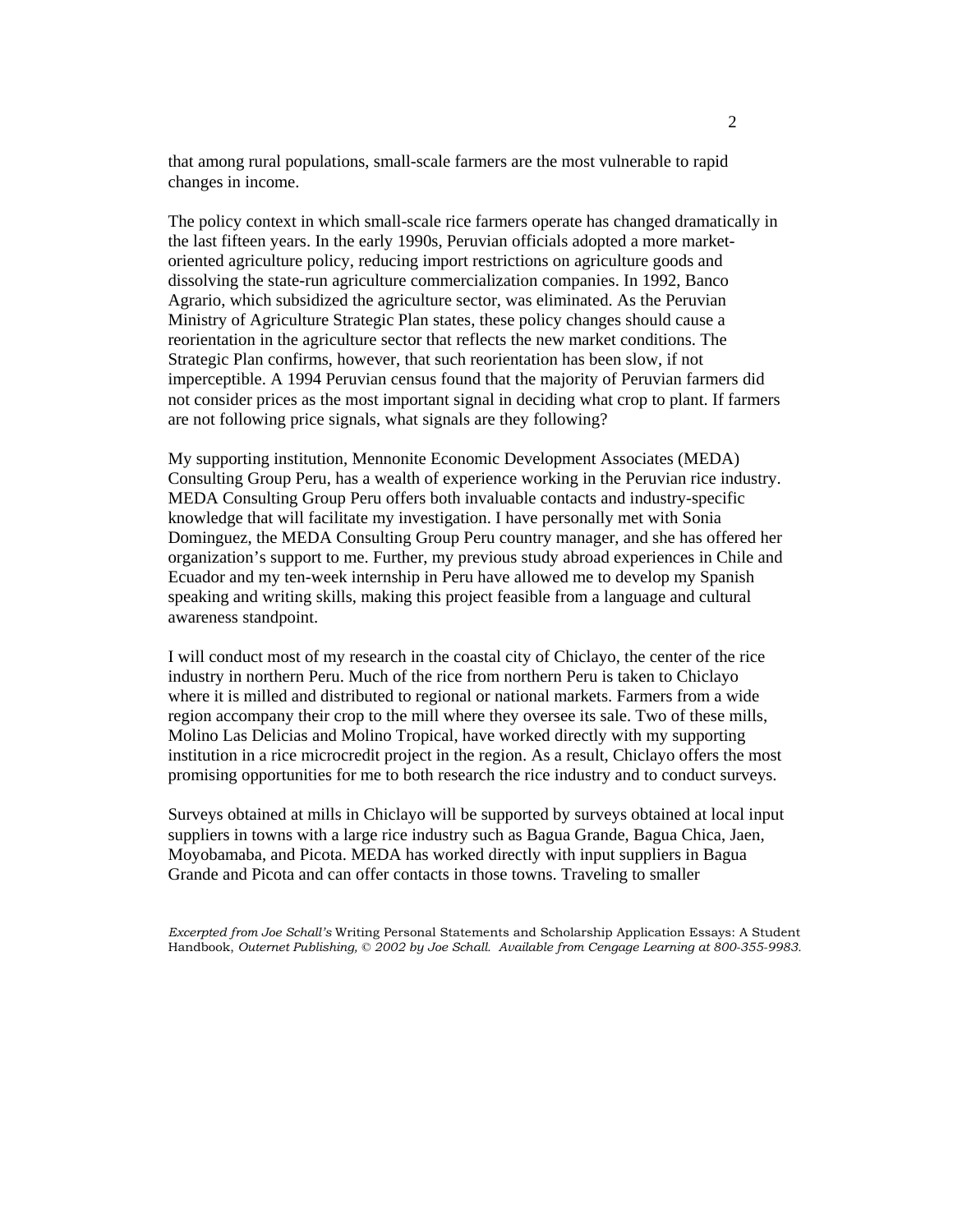towns will permit me to access more small-scale farmers who sell their rice to intermediaries instead of directly to a mill, and help me understand how they make these decisions.

Through this Fulbright project I can further develop my ability to engage in cultural exchange. As I learned while working for MEDA, surveying farmers is difficult. The surveyor must learn how to earn the cooperation of strangers by starting the conversation appropriately and by putting the person being surveyed at ease. When someone feels comfortable in a conversation they will more fully express their opinions, and they will probably also diverge into other issues as if they were talking to an acquaintance.

Surveying rice farmers in Peru will also give me an invaluable grassroots perspective on development issues. This understanding of how individuals respond to macro-level policies is vital to my career goal of working in international development policy. Upon returning from this Fulbright project, I plan to enroll in a Juris Doctorate and Master in Public Policy joint degree program. In both the J.D. and M.P.P programs I will focus on trade and development issues.

This project will also benefit development organizations that operate agriculture projects in the region. MEDA Consulting Group Peru has expressed interest in my findings. I will also offer my study to the many development organizations working in the region, including those that operate the Economic Services Centers as part of USAID's Project PRA. USAID has plans to continue funding development organizations in the region as part of its Economic Growth, Alternative Development, and Peru-Ecuador Border Region Development programs.

I plan on leaving for Chiclayo in early August of 20xx. I will spend the first month researching the rice industry of the region by gathering data from the regional agriculture offices, mill contacts, and contacts in rural credit institutions. In the following three months, I will survey farmers at mills in Chiclayo. To supplement those surveys, I will use months 5 and 6 to conduct surveys of farmers who visit agriculture input supply stores in towns such as Bagua, Jaen, Picota, and Piura in Northern Peru. Finally, I will use months 7 and 8 to analyze the data obtained from the surveys, finish a formal paper on the entire research project, and disseminate my findings to interested development organizations.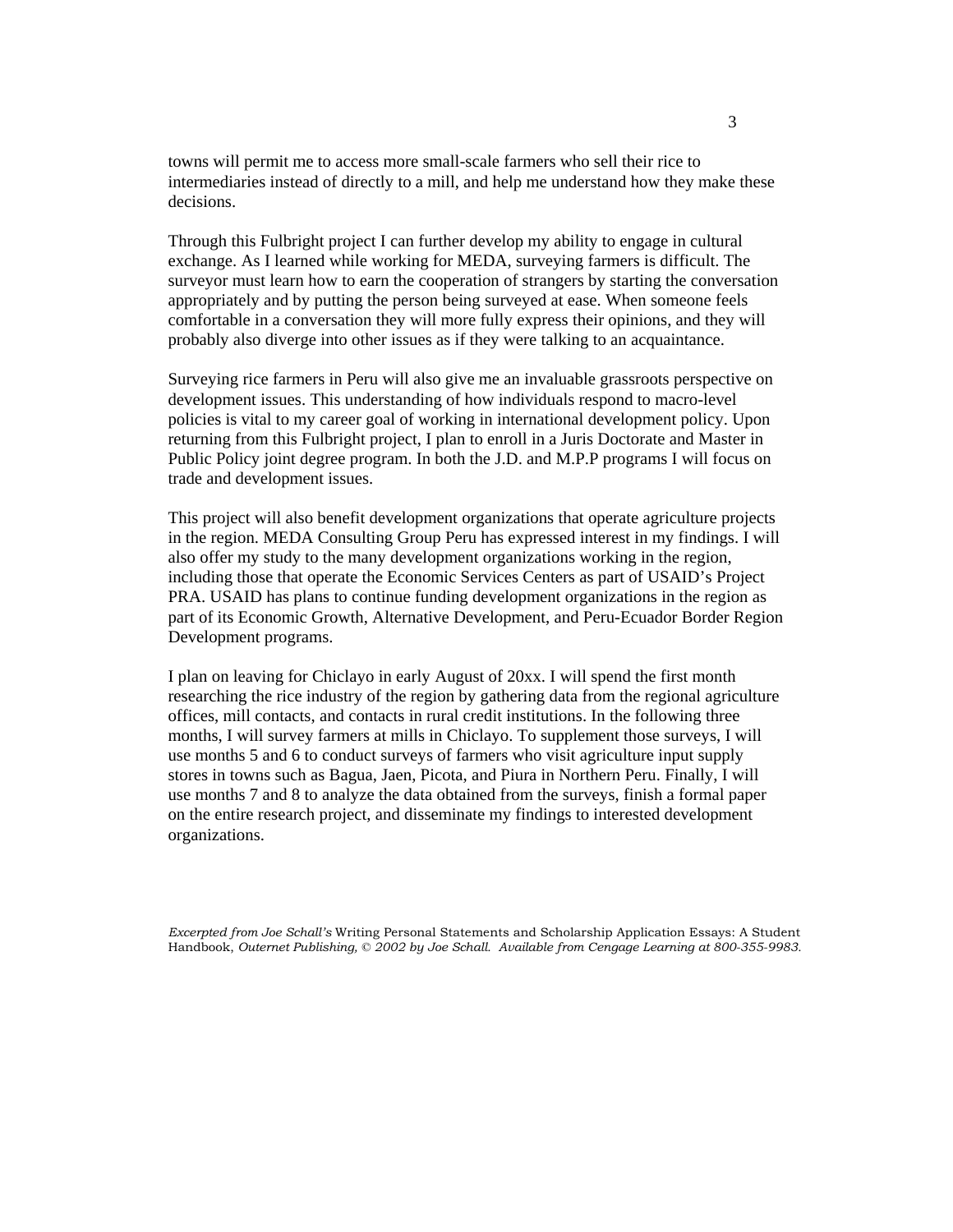# **SAMPLE CURRICULUM VITAE FOR THE FULBRIGHT SCHOLARSHIP**

Curriculum Vitae for Janet Lerner

 I decided that I wanted to be a scientist while I was still in elementary school, but even in high school where I was praised for my academic successes, my relatives were still against the whole idea. My grandma still asks me every Christmas what my major is and once I start telling her about earthquakes and mountain formation, she quickly changes the subject. Coming from a small town in Mythic County and being only the second person on either side of my family to attend college, it has been an ongoing issue to convince my family that a person, let alone a woman, can make a living doing geologic research.

 As a freshman at Mythic University, I was accepted for a research assistantship designed for incoming freshman women. Through this program I worked with a Mythic University geochemistry professor on the sequestration of pollutants in aquifers. Going into the program, I expected merely to be washing lab equipment and capping bottles, but instead I got to make solutions, run pH experiments and learn how to use spectroscopy instruments. By my sophomore year, I was running samples and interpreting data. It was through this experience that I learned a valuable lesson: opportunities are endless if one is prepared for them.

 The spring of my sophomore year I applied for a research course that required me to learn to scuba dive. Through this course I was certified as a PADI open water diver and was able to go to the island of San Salvador in the Bahamas. In San Salvador I was part of a team that conducted research on the island's coral reefs, which involved surveying them for disease and damage, through a program called Reef Check. That summer I also received a scholarship through Mythic University's Biogeochemical Research Initiative for Education to continue the geochemistry research I started as a freshman. Later that summer I left for a semester abroad at the University of Western Australia in Perth, Australia. Before returning home, I visited Thailand for over a month to satisfy my curiosity about Asian cultures and to obtain my advanced and rescue diver certifications.

 To say the least, my study abroad experience dramatically changed my life. I had never really been away from home for very long at one time other than college, but even there I was only an hour away from home and had close friends who also attend Mythic University. Being in Australia taught me the true meaning of independence and gave me a new sense of confidence. In addition, I gained an international perspective on many issues that I had never considered before. My experience in Thailand opened my eyes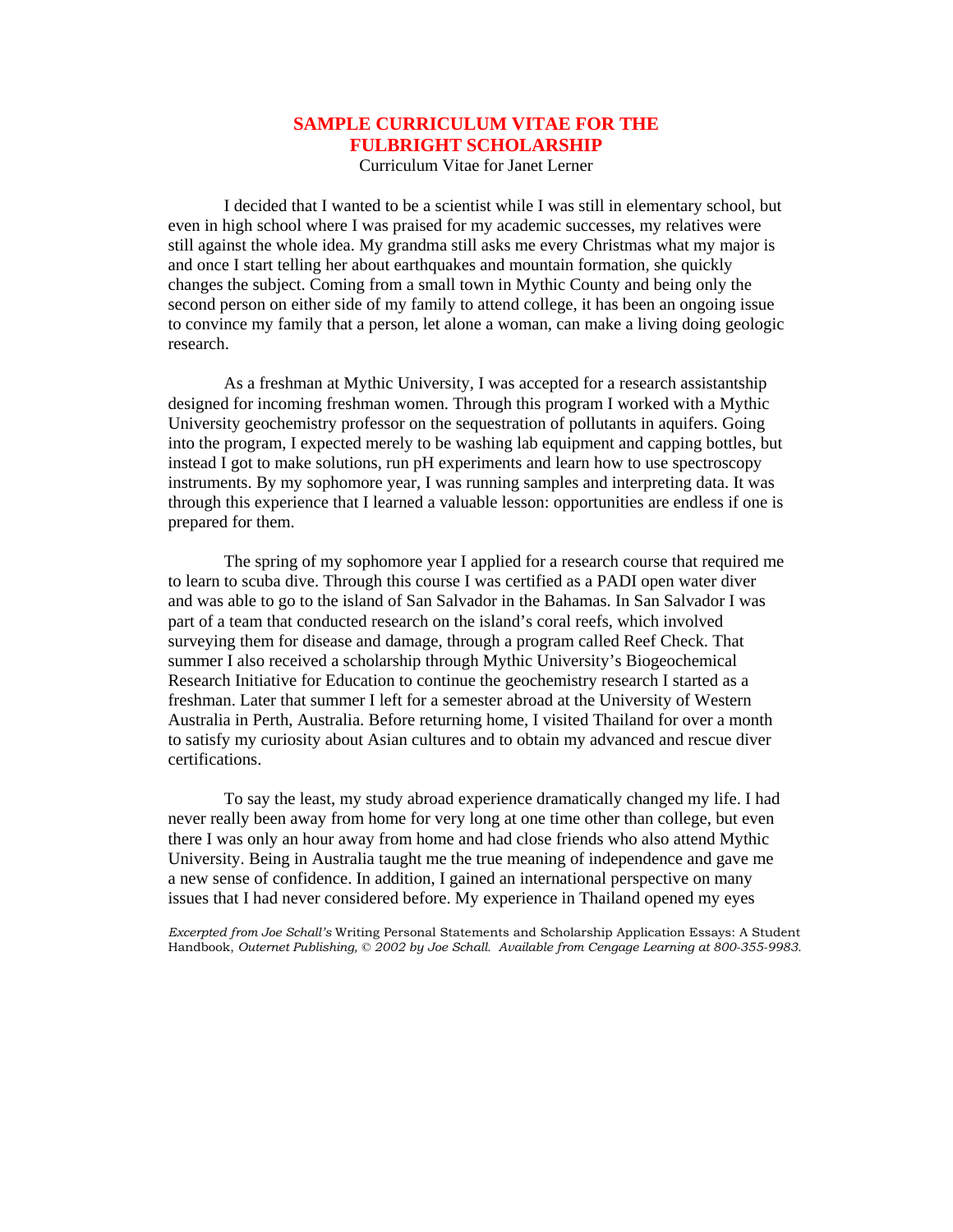to many misconceptions I had about Asian people, and it gave me a new appreciation for the term "culture."

 The spring semester of my junior year I was accepted into a collaborative research class in which we began to prepare an online geology course for Mythic University's world campus classroom. In the summer we spent three weeks in many of the southwestern US national parks producing short educational films to be used in the class. This fall we are editing the films and giving presentations about our experiences with the class. As I write this I am in the first semester of my senior year and I have just started my thesis research with a grant from the National Science Foundation. My work investigates uplift in the Himalayan Plateau.

 Since studying abroad, I have gained a more compassionate outlook on life, which has caused me to re-evaluate my career choices. For a short time I considered changing fields to a major that would be more beneficial to humanity and thus more selffulfilling. But after contemplating the issue for some time, I decided that I can make a difference in the world with any career choice. Now, I am devoted to using my geologic knowledge for the betterment of humanity. This is the main reason why I have chosen a project dealing with earthquakes in Taiwan. The research is not just about geology but about advances that will help to save people's lives.

 In addition, I am very excited to learn more about the Asian culture, which I have taken a special interest in since my short visit to Thailand. I believe I am highly qualified to conduct my proposed research. Although my research interactions will be done in English, I have started Chinese lessons this fall at Mythic University to make my experience in Taiwan even more meaningful. I will have completed Chinese II by the time I graduate and I hope to take personal language lessons over the summer before traveling to Taiwan. After this experience I plan to obtain by PhD at a geology school in California, integrating the knowledge I obtained in Taiwan to studies on fault zones in the United States.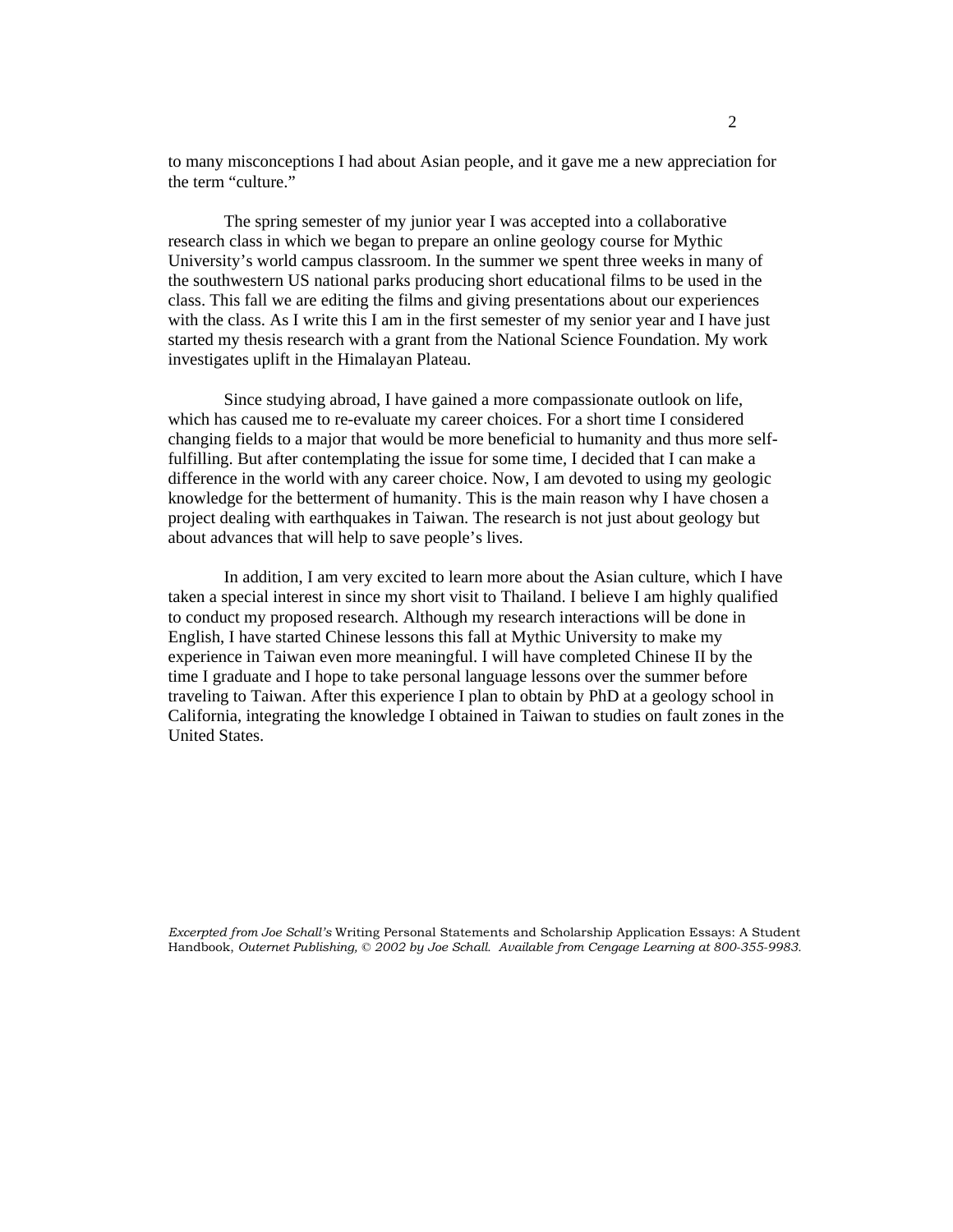### **SAMPLE STATEMENT OF PROPOSED STUDY FOR THE FULBRIGHT SCHOLARSHIP**

Janet Lerner Study Proposal—Taiwan Earthquake Dynamics

At 1:47 in the morning, September 21, 1999, the town of Chi Chi in Nantou County, Central Taiwan began to shake violently. A release of built-up stress deep in the Earth caused the eastern side of the Chelongpu Fault to rise, rupturing the surface for an approximate extent of 86 km and creating a lasting offset upon the surface of the Earth.

The earthquake caused buildings to tumble and triggered landslides in some areas. A report from the Central Weather Bureau in Taipei reported a death toll of 2,333 and 10,002 injured. Over 46,700 buildings totally collapsed with 100,000 people left homeless. The initial tremor was followed by over 10,000 aftershocks, five of which were termed moderate earthquakes which caused minor death and damage. Direct and indirect losses associated with the Chi Chi earthquake totals 30 billion dollars. The Chi Chi earthquake was a catastrophe for the Taiwanese people and the largest recorded earthquake ever to hit the island.

I am interested in studying earthquake dynamics, and Taiwan is an excellent place in which to do so. Taiwan is an area of active mountain building and it lies along the boundary between the Luzon arc of the Philippine Sea Plate and the Chinese continental margin, where plate collision is occurring. The Chelongpu Fault in particular offers a special opportunity to study faults. Not only is it a major event that is geologically recent but the fault is well-mapped and relatively well-known. The Chi Chi earthquake is unique in that it provided a multitude of modern digital data for seismologist and earthquake engineers. These data can be attributed to an extensive seismic instrumentation program that had been successfully implemented in Taiwan three years prior to the Chi Chi Earthquake. In addition, recent drilling along the fault is allowing access to fault rocks at depths where rupturing initiates.

By studying the physical characteristics of the rocks, one can gain a better understanding of fault development and ultimately come one step closer to the earthquake mechanism. As motion on a fault commences, the rocks can either experience velocity strengthening, where an increase in slip rate makes further slip less probable, or velocity weakening, where an increase in slip rate makes the rocks weaker. Velocity strengthening and weakening are primarily a function of material properties of the rock bodies surrounding the fault. These properties of the fault zone can mean the difference between a steady creep in which fault blocks move without seismic slip, or a major earthshaking event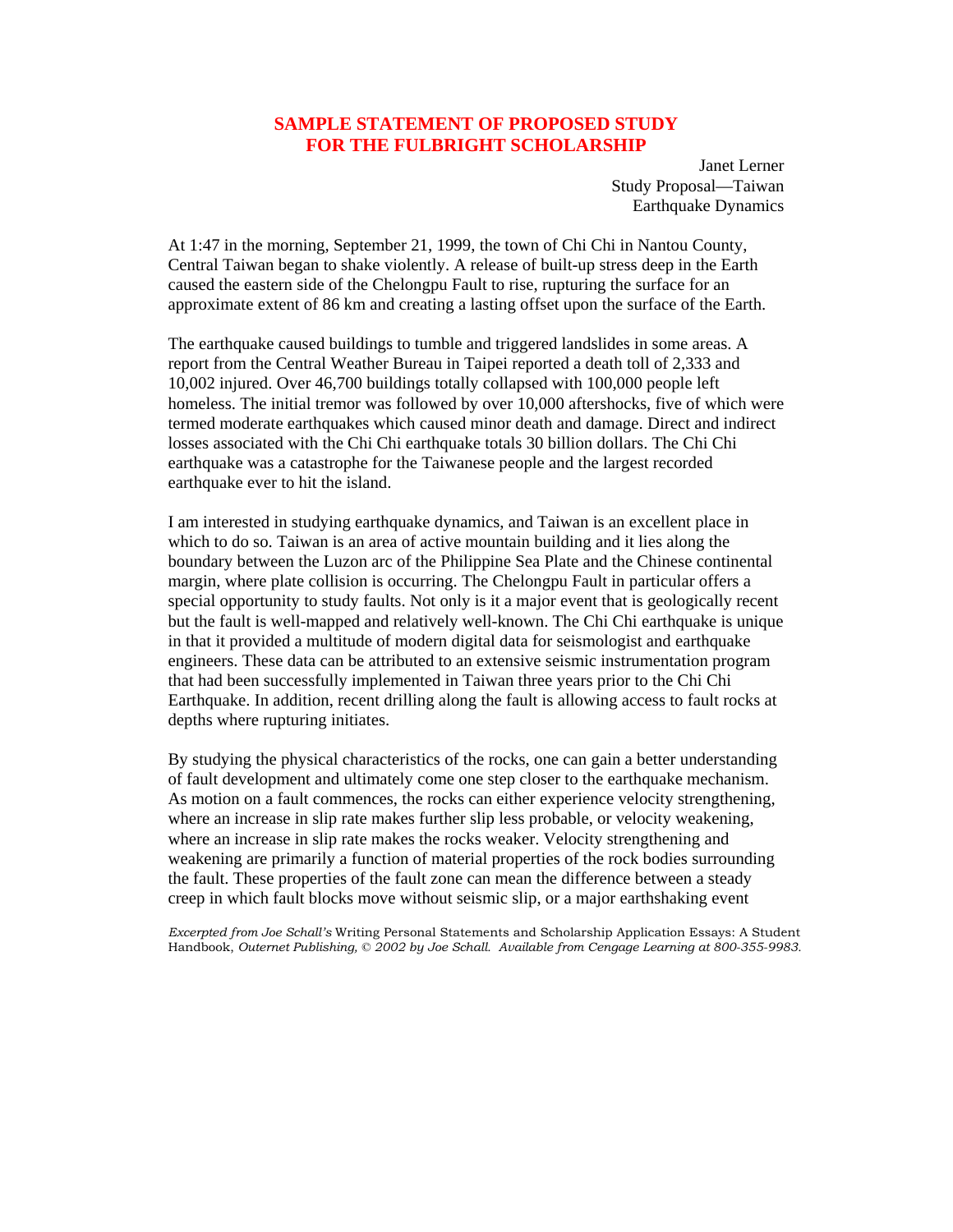like that of the Chi Chi earthquake. The faulted rocks of the Chelongpu Fault are especially valuable to geologists in that they record the history and evolution of deformation caused by the Chi Chi Earthquake.

Previous studies have determined the architectural pattern of major thrusting fault zones as asymmetric, meaning the damaged zone is thicker above the fault core than below. In addition, the fracture density tends to increase with depth, reaching a maximum at the fault core and abruptly decreasing thereafter. Observations such as these have been made on previous fault zones, but solid research on fault dynamics and how it relates to this architecture is lacking. Consequently, my research will focus on the asymmetric development of fault zone evolution.

With the help of Mythic University structural geologist Dr. John Teacher, I have been in contact with Dr. Yue-Gau Chen, Professor of Geosciences at the National Taiwan University, who organizes Sino-American collaborations in Taiwan, and Dr. En-Chao Yeh from the Deep Sea Research Department at the Japan Agency for Marine-Earth Science and Technology (JAMSTEC). JAMSTEC will be receiving drill cores from the Taiwan Continental Drilling Project (TCDP), an international effort dedicated to drilling the Chelongpu Fault zone. Dr. En-Chao Yeh is responsible for evaluation of drill cores at JAMSTEC and will be participating in a series of micro-scale and meso-scale analyses that will be done on the cores. These analyses include structural, physical property, rock mechanic, and geochemical examinations of the fault zone rocks. Each of these examinations is assigned to a separate group of researchers, and I have been given an invitation from Dr. En-Chao Yeh to work with him on the structural examinations and an invitation from Dr. Yue-Gau Chen to be associated with the National Taiwan University in Taipei, which would culminate in a master's degree in geology.

There are five tests that I would be performing on the drill cores, as follows:

1). Core observations will be done to characterize the meso-scale structures and textures on the cores and on scanned images. These structures can be associated with individual earthquake events to give an idea of how and to what extent the fault moved during each event and to decide a development direction: upwards, stationary or downwards.

2). Thin sections will be taken to look at micro-scale structures and textures under an optical microscope. Micro-structures can be used to develop crosscutting relationships and allow for a better understanding of development sequence of the fault zone.